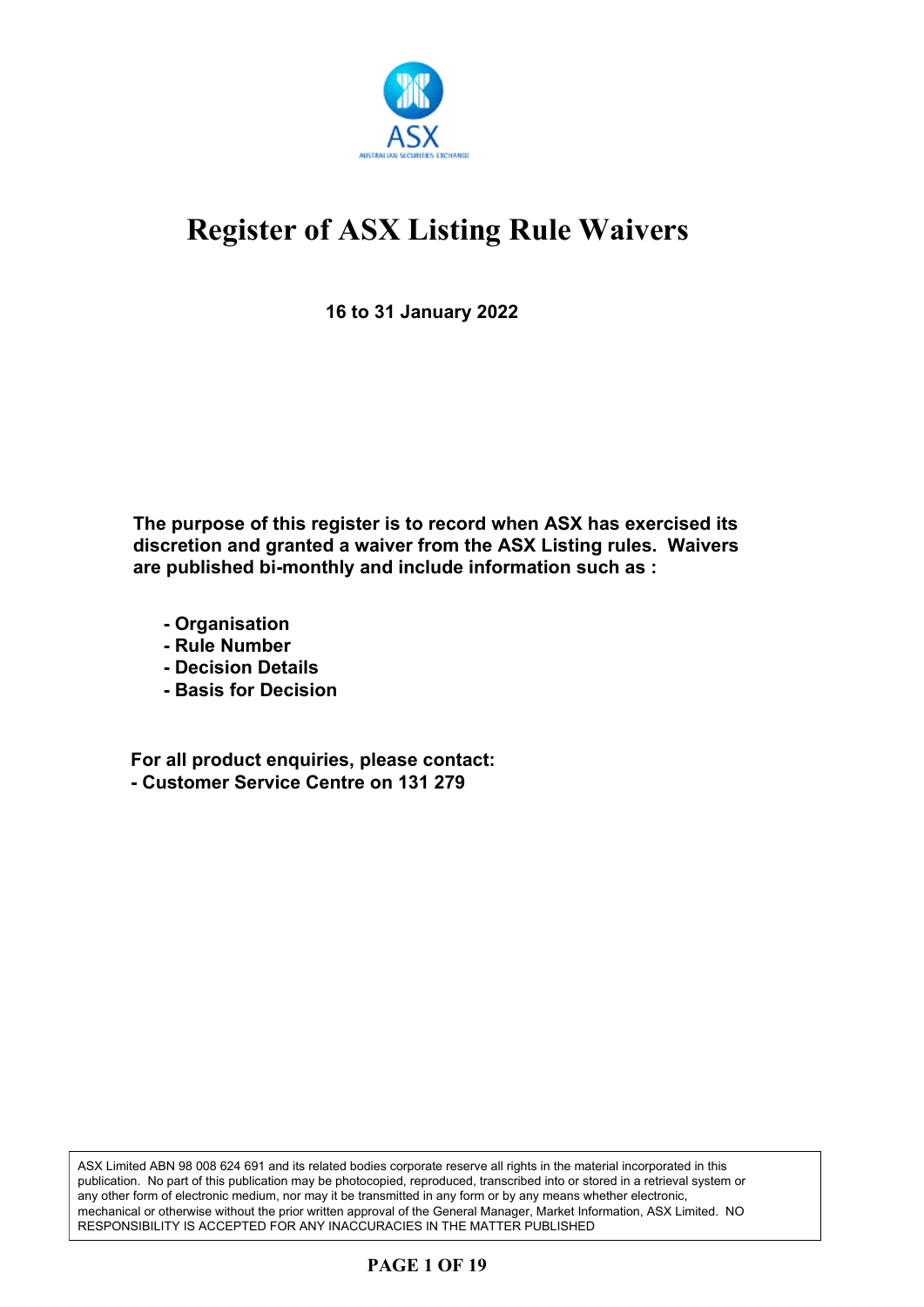

| <b>Rule Number</b>        | 1.1 condition 12                                                                                                                                                                                                                                                                                                                                                                                                                                                                                                                                                                                                                                                                                                                                                                                                                                         |
|---------------------------|----------------------------------------------------------------------------------------------------------------------------------------------------------------------------------------------------------------------------------------------------------------------------------------------------------------------------------------------------------------------------------------------------------------------------------------------------------------------------------------------------------------------------------------------------------------------------------------------------------------------------------------------------------------------------------------------------------------------------------------------------------------------------------------------------------------------------------------------------------|
| <b>Date</b>               | 28/01/2022                                                                                                                                                                                                                                                                                                                                                                                                                                                                                                                                                                                                                                                                                                                                                                                                                                               |
| <b>ASX Code</b>           | <b>BRX</b>                                                                                                                                                                                                                                                                                                                                                                                                                                                                                                                                                                                                                                                                                                                                                                                                                                               |
| <b>Listed Company</b>     | <b>BELARAROX LIMITED</b>                                                                                                                                                                                                                                                                                                                                                                                                                                                                                                                                                                                                                                                                                                                                                                                                                                 |
| <b>Waiver Number</b>      | WLC210362-001                                                                                                                                                                                                                                                                                                                                                                                                                                                                                                                                                                                                                                                                                                                                                                                                                                            |
| <b>Decision</b>           | 1. Based solely on the information provided, ASX Limited ('ASX')<br>grants BelaraRox Limited (the 'Company') a waiver from listing rule<br>1.1 condition 12 to the extent necessary to permit the Company to<br>have on issue 4,250,000 performance rights to be issued to Directors<br>('Performance Rights') with a nil exercise price issued under the<br>Company's incentive plan, on the condition that the full terms and<br>conditions of the Performance Rights are disclosed as part of pre-<br>quotation disclosure.                                                                                                                                                                                                                                                                                                                           |
| <b>Basis For Decision</b> | <b>Underlying Policy</b><br>If an entity seeking admission to the official list has options or<br>performance rights on issue, the exercise price for each underlying<br>security must be at least 20 cents in cash. This rule supports Listing<br>Rule 2.1 condition 2 which requires the issue price or sale price of all<br>securities for which an entity is seeking quotation (except options)<br>upon admission to the official list to be at least 20 cents in cash.<br>These requirements together support the integrity of the ASX market,<br>as they demonstrate that the entity's ordinary securities have a<br>minimum value suitable for a listed entity.                                                                                                                                                                                   |
|                           | <b>Present Application</b><br>In the present case, the number of Performance Rights will represent<br>approximately 9.88% at minimum subscription and 8.85% at<br>maximum subscription of the ordinary shares on issue at the time of<br>admission on an undiluted basis. The Performance Rights are fixed in<br>number and will be held by Directors and are therefore unlikely to<br>have any impact on the trading price of the Company's shares. The<br>Performance Rights will convert into ordinary shares in the Company<br>on a one-for-one basis on the achievement of the three milestones.<br>It is considered that the existence of the Rights will not undermine the<br>20 cent rule in the circumstances. The waiver is granted on condition<br>that the material terms and conditions of the Performance Rights are<br>clearly disclosed. |

ASX Limited ABN 98 008 624 691 and its related bodies corporate reserve all rights in the material incorporated in this publication. No part of this publication may be photocopied, reproduced, transcribed into or stored in a retrieval system or any other form of electronic medium, nor may it be transmitted in any form or by any means whether electronic, mechanical or otherwise without the prior written approval of the General Manager, Market Information, ASX Limited. NO RESPONSIBILITY IS ACCEPTED FOR ANY INACCURACIES IN THE MATTER PUBLISHED

#### **PAGE 2 OF 19**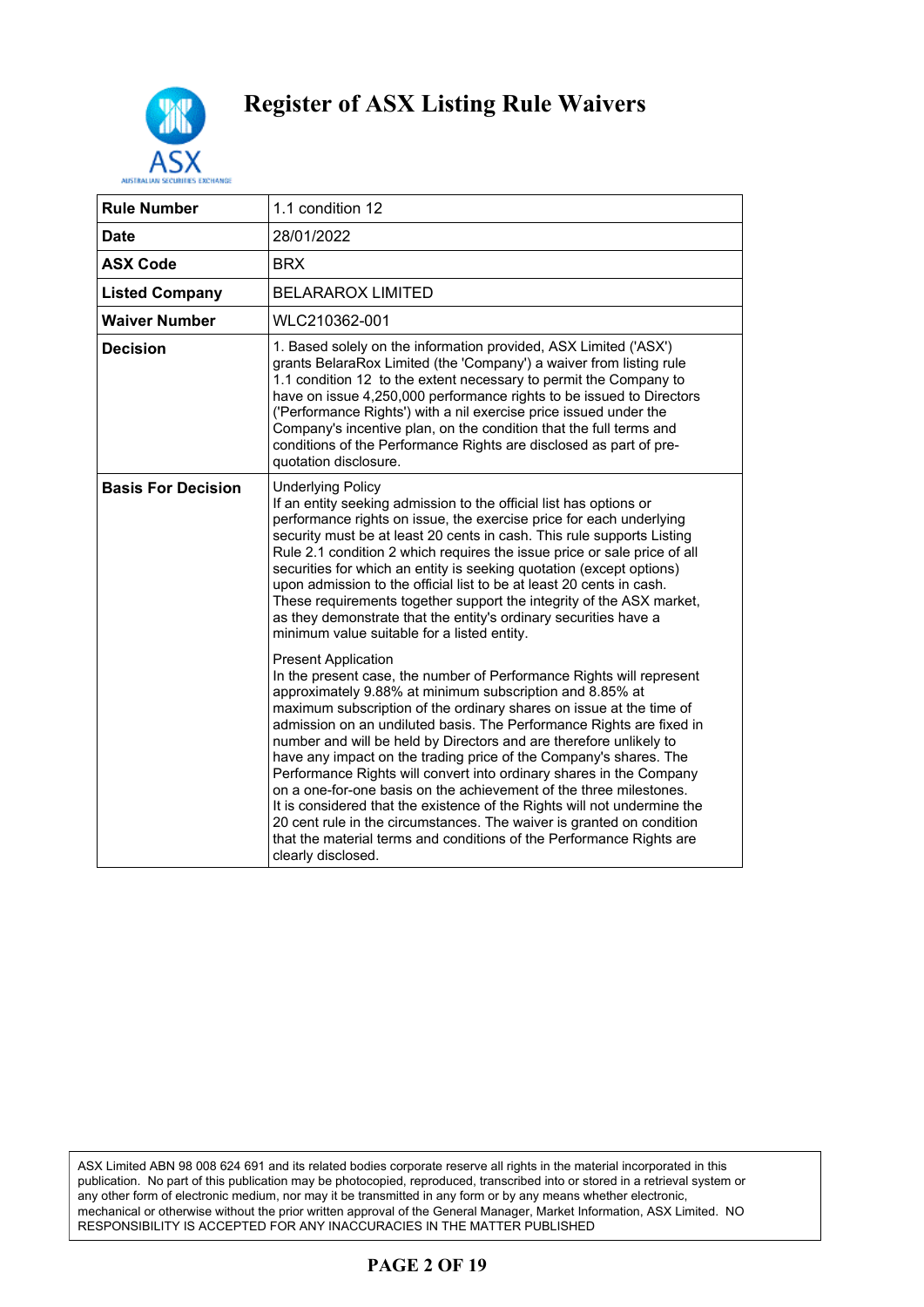

| <b>Rule Number</b>        | 1.1 condition 12                                                                                                                                                                                                                                                                                                                                                                                                                                                                                                                                                                                                                                                                                                                                                                                                                                                                                                                                                                                                                                                                                                                                                                                                                                                                                                                                                                                                                                                            |
|---------------------------|-----------------------------------------------------------------------------------------------------------------------------------------------------------------------------------------------------------------------------------------------------------------------------------------------------------------------------------------------------------------------------------------------------------------------------------------------------------------------------------------------------------------------------------------------------------------------------------------------------------------------------------------------------------------------------------------------------------------------------------------------------------------------------------------------------------------------------------------------------------------------------------------------------------------------------------------------------------------------------------------------------------------------------------------------------------------------------------------------------------------------------------------------------------------------------------------------------------------------------------------------------------------------------------------------------------------------------------------------------------------------------------------------------------------------------------------------------------------------------|
| <b>Date</b>               | 28/01/2022                                                                                                                                                                                                                                                                                                                                                                                                                                                                                                                                                                                                                                                                                                                                                                                                                                                                                                                                                                                                                                                                                                                                                                                                                                                                                                                                                                                                                                                                  |
| <b>ASX Code</b>           | <b>FRE</b>                                                                                                                                                                                                                                                                                                                                                                                                                                                                                                                                                                                                                                                                                                                                                                                                                                                                                                                                                                                                                                                                                                                                                                                                                                                                                                                                                                                                                                                                  |
| <b>Listed Company</b>     | FIREBRICK PHARMA LIMITED                                                                                                                                                                                                                                                                                                                                                                                                                                                                                                                                                                                                                                                                                                                                                                                                                                                                                                                                                                                                                                                                                                                                                                                                                                                                                                                                                                                                                                                    |
| Waiver Number             | WLC210365-001                                                                                                                                                                                                                                                                                                                                                                                                                                                                                                                                                                                                                                                                                                                                                                                                                                                                                                                                                                                                                                                                                                                                                                                                                                                                                                                                                                                                                                                               |
| <b>Decision</b>           | 1. Based solely on the information provided ASX Limited ('ASX')<br>grants Firebrick Pharma Limited ('the Company') a waiver from Listing<br>Rule 1.1 Condition 12 to the extent necessary to permit the Company<br>to have on issue 3,483,000 options with an exercise price of less than<br>\$0.20 on the condition that the material terms and conditions of the<br>options are clearly disclosed in the Company's initial public offering<br>prospectus.                                                                                                                                                                                                                                                                                                                                                                                                                                                                                                                                                                                                                                                                                                                                                                                                                                                                                                                                                                                                                 |
| <b>Basis For Decision</b> | <b>Underlying Policy</b><br>If an entity seeking admission to the official list has options or<br>performance rights on issue, the exercise price for each underlying<br>security must be at least 20 cents in cash. This rule supports listing<br>rule 2.1 condition 2 which requires the issue price or sale price of all<br>the securities for which an entity is seeking quotation (except options)<br>upon admission to the official list to be at least 20 cents in cash.<br>These requirements together support the integrity of the ASX market,<br>as they demonstrate that the entity's ordinary securities have a<br>minimum value suitable for a listed.<br><b>Present Application</b><br>The Company has applied for admission to the official list of ASX. The<br>Company will have on issue options with an exercise price less than<br>20 cents. The options in aggregate represent 2.19% of the undiluted<br>total issued capital of the Company at the time of listing on minimum<br>subscription held by employees of the Company and issued under the<br>Company's Employee Option Plan. The waiver is granted on the basis<br>the number of options on a post admission basis is not considered<br>material and therefore their existence will not undermine the integrity<br>of the 20 cent rule. A summary of the material terms and conditions of<br>the options have been clearly disclosed in the Company's initial public<br>offering prospectus. |

ASX Limited ABN 98 008 624 691 and its related bodies corporate reserve all rights in the material incorporated in this publication. No part of this publication may be photocopied, reproduced, transcribed into or stored in a retrieval system or any other form of electronic medium, nor may it be transmitted in any form or by any means whether electronic, mechanical or otherwise without the prior written approval of the General Manager, Market Information, ASX Limited. NO RESPONSIBILITY IS ACCEPTED FOR ANY INACCURACIES IN THE MATTER PUBLISHED

#### **PAGE 3 OF 19**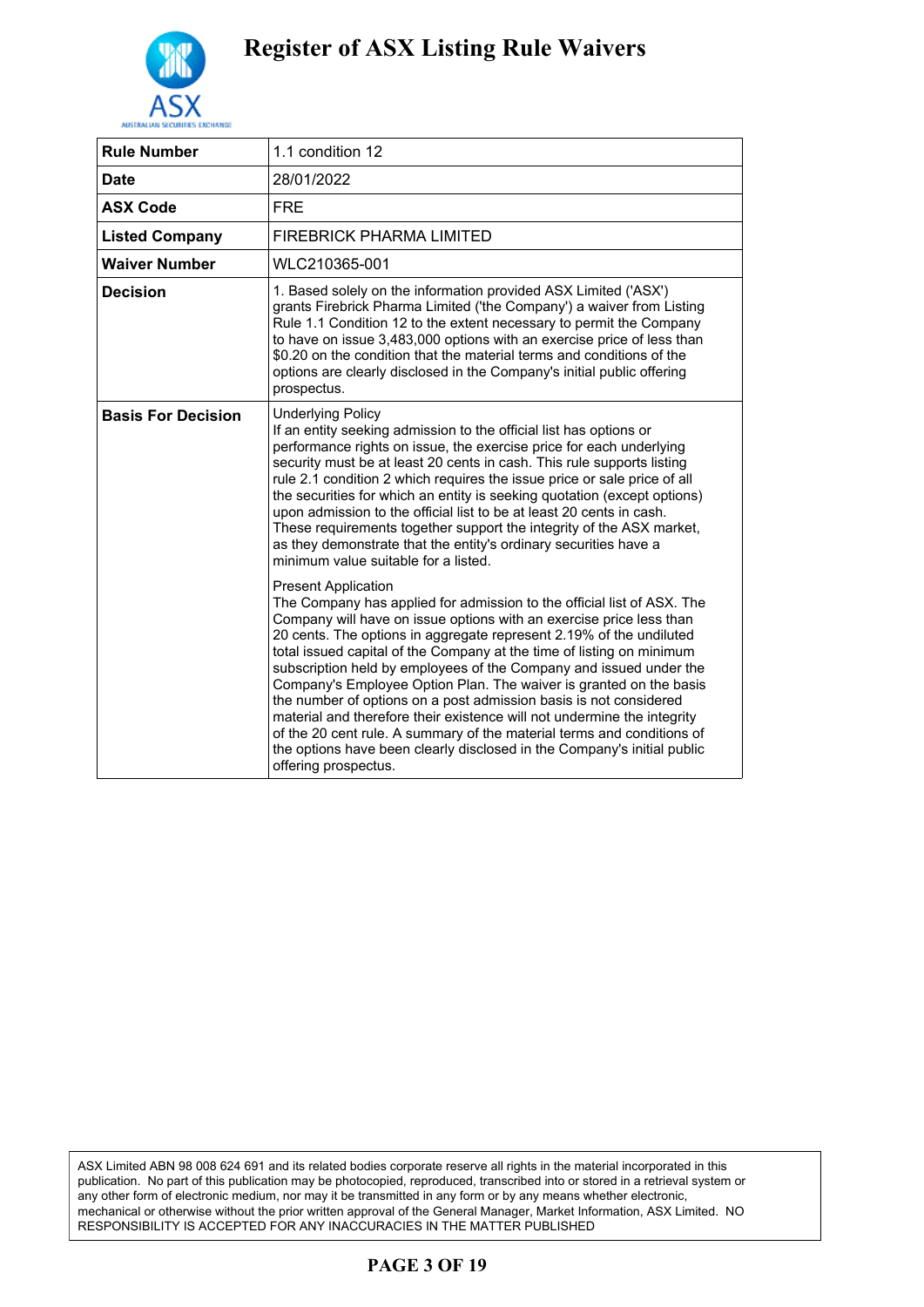

| <b>Rule Number</b>        | 1.1 condition 12                                                                                                                                                                                                                                                                                                                                                                                                                                                                                                                                                                                                                                                       |
|---------------------------|------------------------------------------------------------------------------------------------------------------------------------------------------------------------------------------------------------------------------------------------------------------------------------------------------------------------------------------------------------------------------------------------------------------------------------------------------------------------------------------------------------------------------------------------------------------------------------------------------------------------------------------------------------------------|
| <b>Date</b>               | 27/01/2022                                                                                                                                                                                                                                                                                                                                                                                                                                                                                                                                                                                                                                                             |
| <b>ASX Code</b>           | <b>HAR</b>                                                                                                                                                                                                                                                                                                                                                                                                                                                                                                                                                                                                                                                             |
| <b>Listed Company</b>     | <b>HARANGA RESOURCES LIMITED.</b>                                                                                                                                                                                                                                                                                                                                                                                                                                                                                                                                                                                                                                      |
| <b>Waiver Number</b>      | WLC210366-001                                                                                                                                                                                                                                                                                                                                                                                                                                                                                                                                                                                                                                                          |
| <b>Decision</b>           | 1. Based solely on the information provided, ASX Limited ('ASX')<br>grants Haranga Resources Limited (the 'Company') a waiver from<br>listing rule 1.1 condition 12 to the extent necessary to permit the<br>Company to have on issue 5,000,000 performance Shares<br>('Performance Rights') with a nil exercise price on condition that the<br>material terms and conditions of the Performance Rights are clearly<br>disclosed in the Company's initial public offering prospectus.                                                                                                                                                                                  |
| <b>Basis For Decision</b> | <b>Underlying Policy</b><br>If an entity seeking admission to the official list has options or<br>performance rights on issue, the exercise price for each underlying<br>security must be at least 20 cents in cash. This rule supports listing<br>rule 2.1 condition 2 which requires the issue price or sale price of all<br>securities for which an entity is seeking quotation (except options)<br>upon admission to the official list to be at least 20 cents in cash.<br>These requirements together support the integrity of the ASX market,<br>as they demonstrate that the entity's ordinary securities have a<br>minimum value suitable for a listed entity. |
|                           | <b>Present Application</b><br>The Company has applied for admission to the Official List by way of<br>an initial public offering. The Performance Rights will represent<br>approximately 8.6% of undiluted issued capital at the time of<br>admission. The waiver is granted on the basis that the number of<br>Performance Shares on issue on a post-admission basis is not<br>considered material and therefore their existence will not undermine<br>the integrity of the 20-cent rule. The full terms and conditions of the<br>Performance Shares have been clearly disclosed in the Company's<br>initial public offering prospectus.                              |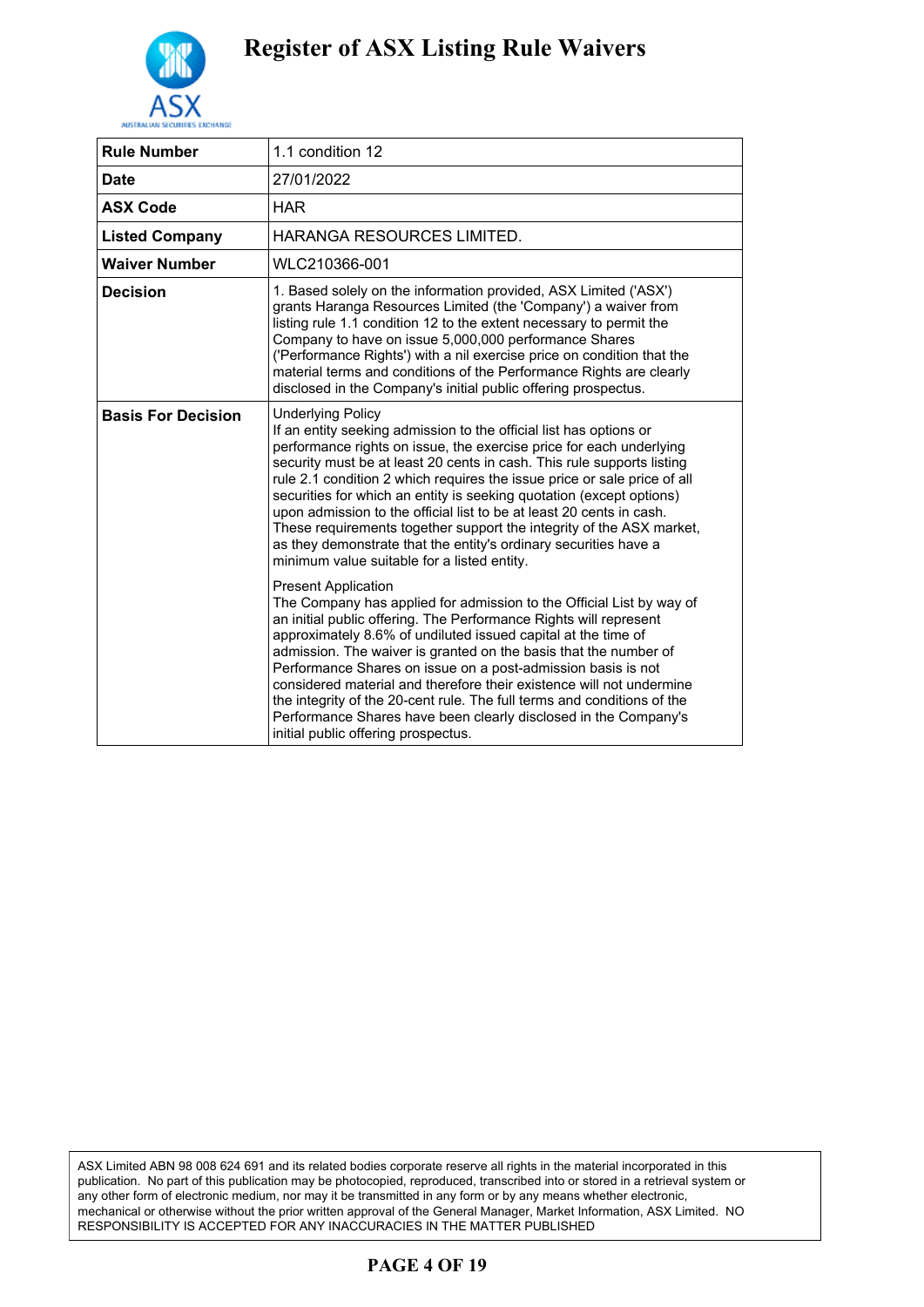

| <b>Rule Number</b>        | 1.1 condition 12                                                                                                                                                                                                                                                                                                                                                                                                                                                                                                                                                                                                                                                                                                                                                                                                                                                                                                                                         |
|---------------------------|----------------------------------------------------------------------------------------------------------------------------------------------------------------------------------------------------------------------------------------------------------------------------------------------------------------------------------------------------------------------------------------------------------------------------------------------------------------------------------------------------------------------------------------------------------------------------------------------------------------------------------------------------------------------------------------------------------------------------------------------------------------------------------------------------------------------------------------------------------------------------------------------------------------------------------------------------------|
| Date                      | 21/01/2022                                                                                                                                                                                                                                                                                                                                                                                                                                                                                                                                                                                                                                                                                                                                                                                                                                                                                                                                               |
| <b>ASX Code</b>           | <b>OXT</b>                                                                                                                                                                                                                                                                                                                                                                                                                                                                                                                                                                                                                                                                                                                                                                                                                                                                                                                                               |
| <b>Listed Company</b>     | OREXPLORE TECHNOLOGIES LIMITED                                                                                                                                                                                                                                                                                                                                                                                                                                                                                                                                                                                                                                                                                                                                                                                                                                                                                                                           |
| <b>Waiver Number</b>      | WLC210367-001                                                                                                                                                                                                                                                                                                                                                                                                                                                                                                                                                                                                                                                                                                                                                                                                                                                                                                                                            |
| <b>Decision</b>           | 1. Based solely on the information provided, ASX Limited ('ASX')<br>grants Orexplore Technologies Limited (the 'Company') a waiver from<br>listing rule 1.1 condition 12 to the extent necessary to permit the<br>Company to have on issue up to a maximum of 8,313,091<br>performance rights to be issued to directors ('Directors')<br>('Performance Rights') with a nil exercise price on condition that the<br>terms and conditions of the Performance Rights are clearly disclosed<br>in the Company's initial public offering prospectus ('Prospectus').                                                                                                                                                                                                                                                                                                                                                                                           |
| <b>Basis For Decision</b> | <b>Underlying Policy</b><br>If an entity seeking admission to the official list has options or<br>performance rights on issue, the exercise price for each underlying<br>security must be at least 20 cents in cash. This rule supports listing<br>rule 2.1 condition 2 which requires the issue price or sale price of all<br>securities for which an entity is seeking quotation (except options)<br>upon admission to the official list to be at least 20 cents in cash.<br>These requirements together support the integrity of the ASX market,<br>as they demonstrate that the entity's ordinary securities have a<br>minimum value suitable for a listed entity.                                                                                                                                                                                                                                                                                   |
|                           | <b>Present Application</b><br>The Company is proposing to issue up to a maximum of 8,313,091<br>performance rights with a nil exercise price to two Directors. The<br>number of Performance Rights will represent approximately 8.0% of<br>the ordinary shares on issue under both minimum and maximum<br>subscription. The Performance Rights are fixed in number and are<br>held by Directors and are therefore unlikely to have any impact on the<br>trading price of the Company's shares. The Performance Rights<br>convert into ordinary shares in the Company on a one-for-one basis<br>on the vesting date, being the achievement of the milestone. It is<br>considered that the existence of Performance Rights do not<br>undermine the existence of the 20 cent rule in the circumstances. The<br>waiver is granted on the condition that the terms and conditions of the<br>Performance Rights have been clearly disclosed in the Prospectus. |

ASX Limited ABN 98 008 624 691 and its related bodies corporate reserve all rights in the material incorporated in this publication. No part of this publication may be photocopied, reproduced, transcribed into or stored in a retrieval system or any other form of electronic medium, nor may it be transmitted in any form or by any means whether electronic, mechanical or otherwise without the prior written approval of the General Manager, Market Information, ASX Limited. NO RESPONSIBILITY IS ACCEPTED FOR ANY INACCURACIES IN THE MATTER PUBLISHED

#### **PAGE 5 OF 19**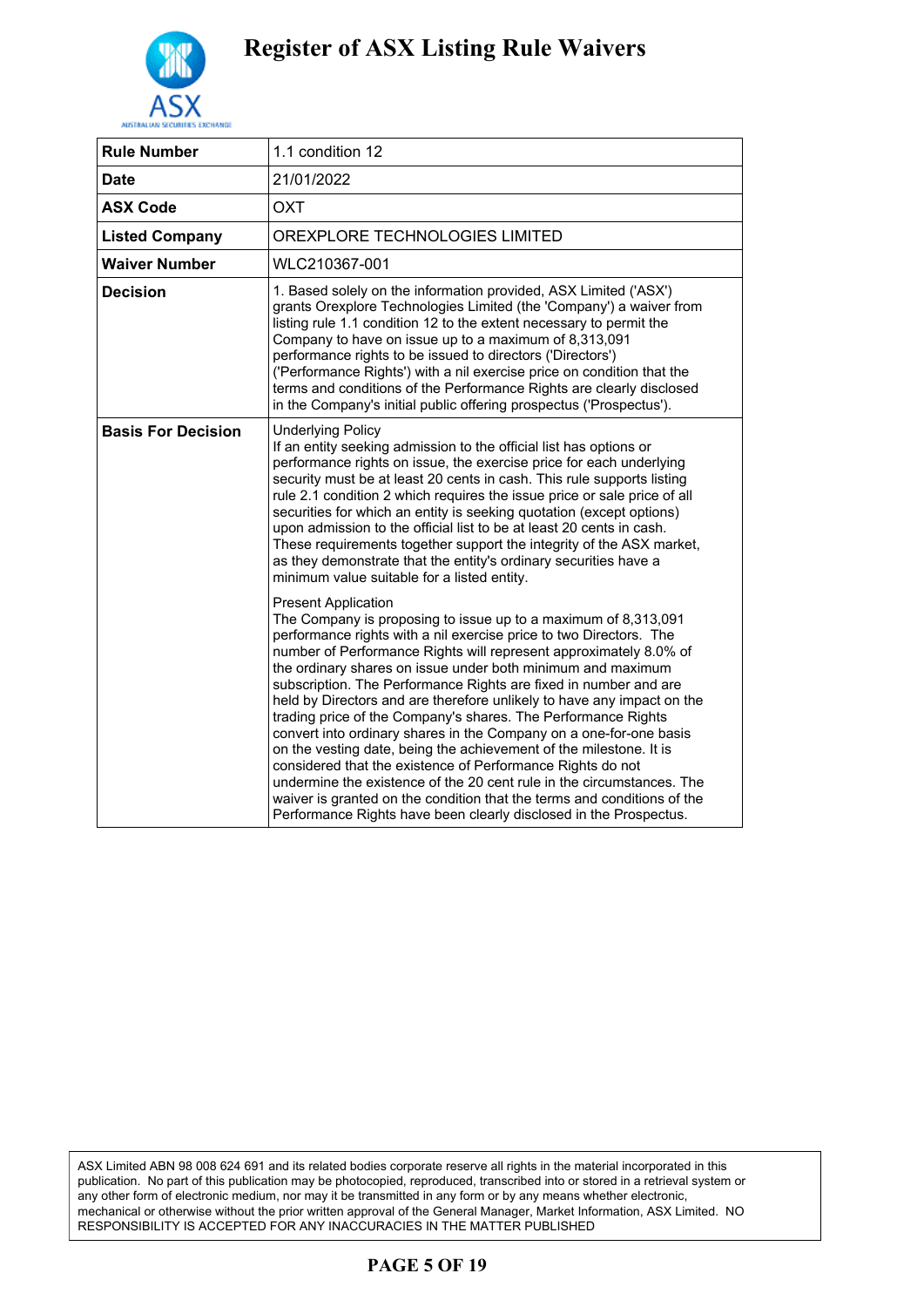

| <b>Rule Number</b>        | 2.1 condition 2                                                                                                                                                                                                                                                                                                                                                                                                                                                                                                                                                                                                                                                                                                                                                                                                                                                                                                                                                                                                                                                                                                                                                                                                                                                                                                                                                                                                                                                                                                                                                                                                                                                                                                                                                                                                                                                                                                                                                                                                                                                                                                                              |
|---------------------------|----------------------------------------------------------------------------------------------------------------------------------------------------------------------------------------------------------------------------------------------------------------------------------------------------------------------------------------------------------------------------------------------------------------------------------------------------------------------------------------------------------------------------------------------------------------------------------------------------------------------------------------------------------------------------------------------------------------------------------------------------------------------------------------------------------------------------------------------------------------------------------------------------------------------------------------------------------------------------------------------------------------------------------------------------------------------------------------------------------------------------------------------------------------------------------------------------------------------------------------------------------------------------------------------------------------------------------------------------------------------------------------------------------------------------------------------------------------------------------------------------------------------------------------------------------------------------------------------------------------------------------------------------------------------------------------------------------------------------------------------------------------------------------------------------------------------------------------------------------------------------------------------------------------------------------------------------------------------------------------------------------------------------------------------------------------------------------------------------------------------------------------------|
| <b>Date</b>               | 28/01/2022                                                                                                                                                                                                                                                                                                                                                                                                                                                                                                                                                                                                                                                                                                                                                                                                                                                                                                                                                                                                                                                                                                                                                                                                                                                                                                                                                                                                                                                                                                                                                                                                                                                                                                                                                                                                                                                                                                                                                                                                                                                                                                                                   |
| <b>ASX Code</b>           | <b>HNR</b>                                                                                                                                                                                                                                                                                                                                                                                                                                                                                                                                                                                                                                                                                                                                                                                                                                                                                                                                                                                                                                                                                                                                                                                                                                                                                                                                                                                                                                                                                                                                                                                                                                                                                                                                                                                                                                                                                                                                                                                                                                                                                                                                   |
| <b>Listed Company</b>     | <b>HANNANS LTD</b>                                                                                                                                                                                                                                                                                                                                                                                                                                                                                                                                                                                                                                                                                                                                                                                                                                                                                                                                                                                                                                                                                                                                                                                                                                                                                                                                                                                                                                                                                                                                                                                                                                                                                                                                                                                                                                                                                                                                                                                                                                                                                                                           |
| <b>Waiver Number</b>      | WLC220004-001                                                                                                                                                                                                                                                                                                                                                                                                                                                                                                                                                                                                                                                                                                                                                                                                                                                                                                                                                                                                                                                                                                                                                                                                                                                                                                                                                                                                                                                                                                                                                                                                                                                                                                                                                                                                                                                                                                                                                                                                                                                                                                                                |
| <b>Decision</b>           | 1. Based solely on the information provided, ASX Limited ('ASX')<br>grants Hannans Limited (the 'Company') in connection to entering an<br>agreement for a sub-license from Greenhouse Investments Ltd<br>('Greenhouse') to commercialise the technology in relation to<br>recovering metals from scrap and end-of-life lithium batteries<br>('Technology') in the United Kingdom and Ireland including the right to<br>fund any lithium battery recycling plants developed by Greenhouse in<br>Italy and the Balkans ('Proposed Transaction') and a proposed capital<br>raising via a public offer at \$0.035 per fully paid ordinary share to<br>raise up to \$3,500,000 on a post-consolidation basis (the 'Capital<br>Raising'), a waiver from listing rule 2.1 condition 2 to the extent<br>necessary to permit the Company to issue ordinary shares at an issue<br>price of \$0.035 ('Capital Raising Shares'), subject to the following<br>conditions:<br>1.1 The issue price of the Capital Raising Shares is not less than AUD<br>\$0.02 per share;<br>1.2 The terms of this waiver are disclosed to the market and, along<br>with the terms and conditions of the Capital Raising Shares, are<br>clearly disclosed in the notice of meeting pursuant to which the<br>Company will seek the approval required under Listing Rule 11.1.2 for<br>the Proposed Transaction and in the prospectus to be issued in<br>respect of the Capital Raising;<br>1.3 The Company's shareholders approve the issue price of the<br>Capital Raising Shares in conjunction with the approval obtained<br>under Listing Rule 11.1.2 in respect of the Proposed Transaction; and<br>1.4 The Company completes a consolidation of its capital structure in<br>conjunction with the Proposed Transaction such that its securities are<br>consolidated at a ratio that will be sufficient, based on the lowest price<br>at which the Company's securities traded over the 20 trading days<br>preceding the date ASX paused the trading of the Company's<br>securities, to achieve a market value for its securities of not less than<br>the offer price. |
| <b>Basis For Decision</b> | <b>Underlying Policy</b><br>Listing rule 2.1 condition 2 requires that the issue or sale price of all<br>securities that an entity, at the time of its application for admission to<br>the official list, seeks to have quoted must be at least 20 cents. The<br>requirement demonstrates that the entity can raise funds at a price, or<br>that its securities have a minimum value, suitable for a listed entity.<br><b>Present Application</b><br>The Company intends to seek re-admission to the Official List by re-<br>complying with Chapters 1 and 2 of the ASX Listing Rules. The<br>Company's shares traded at a price below 35 cents in the twenty (20)<br>trading days prior to the date ASX paused the trading of the<br>Company's securities. The Company is therefore proposing to<br>undertake a consolidation of its securities at a ratio sufficient, based<br>on its lowest trading price over those twenty (20) days, to achieve a<br>market value for its securities of not less than the offer price. The<br>proposed issue price of the Capital Raising Shares is \$0.035. ASX is<br>otherwise satisfied that the Company's proposed capital structure<br>following the consolidation and Capital Raising is suitable for a listed<br>entity. Accordingly, the Company's circumstances fall within the policy                                                                                                                                                                                                                                                                                                                                                                                                                                                                                                                                                                                                                                                                                                                                                                                                         |

ASX Limited ABN 98 008 624 691 and its related bodies corporate reserve all rights in the material incorporated in this publication. No part of this publication may be photocopied, reproduced, transcribed into or stored in a retrieval system or any other form of electronic medium, nor may it be transmitted in any form or by any means whether electronic, mechanical or otherwise without the prior written approval of the General Manager, Market Information, ASX Limited. NO RESPONSIBILITY IS ACCEPTED FOR ANY INACCURACIES IN THE MATTER PUBLISHED

### **PAGE 6 OF 19**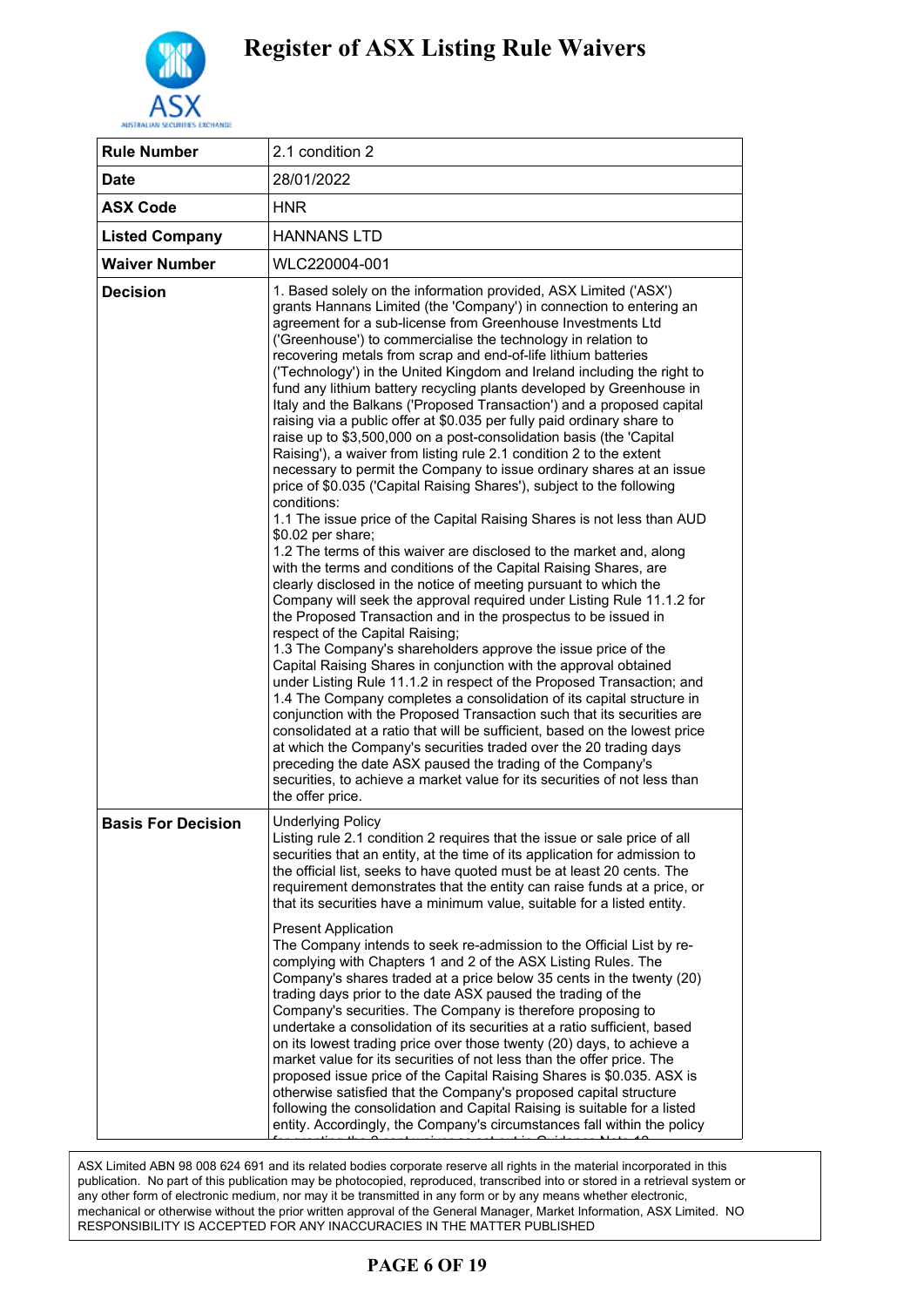#### **Register of ASX Listing Rule Waivers** oister of ASY Listing Rule Waivers given of their modify ready than the original

for granting the 2 cent waiver as set out in Guidance Note 12.

ASX Limited ABN 98 008 624 691 and its related bodies corporate reserve all rights in the material incorporated in this publication. No part of this publication may be photocopied, reproduced, transcribed into or stored in a retrieval system or any other form of electronic medium, nor may it be transmitted in any form or by any means whether electronic, mechanical or otherwise without the prior written approval of the General Manager, Market Information, ASX Limited. NO RESPONSIBILITY IS ACCEPTED FOR ANY INACCURACIES IN THE MATTER PUBLISHED

#### **PAGE 7 OF 19**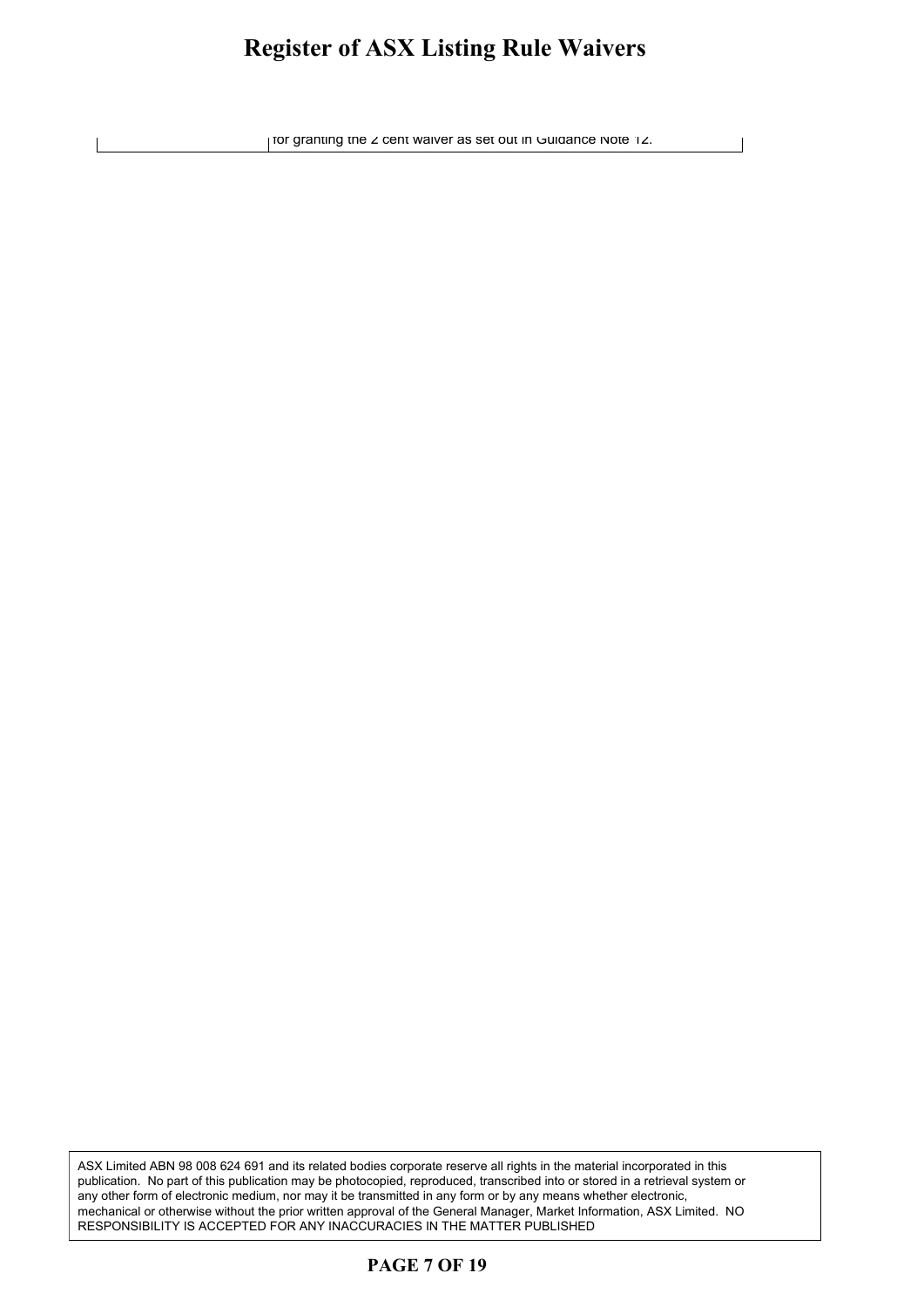

| <b>Rule Number</b>        | 6.23.2                                                                                                                                                                                                                                                                                                                                                                                                                                                                                                                                                                                                                                                                                                                                                                                                                                                                                                                                                                                                                                                                       |
|---------------------------|------------------------------------------------------------------------------------------------------------------------------------------------------------------------------------------------------------------------------------------------------------------------------------------------------------------------------------------------------------------------------------------------------------------------------------------------------------------------------------------------------------------------------------------------------------------------------------------------------------------------------------------------------------------------------------------------------------------------------------------------------------------------------------------------------------------------------------------------------------------------------------------------------------------------------------------------------------------------------------------------------------------------------------------------------------------------------|
| <b>Date</b>               | 17/01/2022                                                                                                                                                                                                                                                                                                                                                                                                                                                                                                                                                                                                                                                                                                                                                                                                                                                                                                                                                                                                                                                                   |
| <b>ASX Code</b>           | <b>ABR</b>                                                                                                                                                                                                                                                                                                                                                                                                                                                                                                                                                                                                                                                                                                                                                                                                                                                                                                                                                                                                                                                                   |
| <b>Listed Company</b>     | AMERICAN PACIFIC BORATES LIMITED                                                                                                                                                                                                                                                                                                                                                                                                                                                                                                                                                                                                                                                                                                                                                                                                                                                                                                                                                                                                                                             |
| <b>Waiver Number</b>      | WLC210360-001                                                                                                                                                                                                                                                                                                                                                                                                                                                                                                                                                                                                                                                                                                                                                                                                                                                                                                                                                                                                                                                                |
| <b>Decision</b>           | 1. Based solely on the information provided, ASX Limited ('ASX')<br>grants American Pacific Borates Limited ('ABR') a waiver from Listing<br>Rule 6.23.2 to the extent necessary to permit ABR, in connection with<br>the proposed scheme of arrangement under Part 5.1 of the<br>Corporations Act 2001 (Cth) between ABR and its shareholders as a<br>result of which 100% of the ordinary shares of ABR will be acquired<br>by the 5E Advanced Materials, Inc. ('Scheme'), to cancel for<br>consideration, and without shareholder approval, up to 61,750,000<br>options ('Options') on the following conditions:<br>1.1. full details of the cancellation of the Options and consideration<br>payable for their cancellation are set out to ASX's satisfaction in the<br>Scheme Booklet: and<br>1.2. the Company's shareholders approve by the requisite majority,<br>and a court of competent jurisdiction approves the Scheme, and the<br>Court's orders are lodged with the Australian Securities and<br>Investment Commission such that the Scheme becomes effective. |
| <b>Basis For Decision</b> | <b>Underlying Policy</b><br>Standard Decision, refer to Guidance Note 17.                                                                                                                                                                                                                                                                                                                                                                                                                                                                                                                                                                                                                                                                                                                                                                                                                                                                                                                                                                                                    |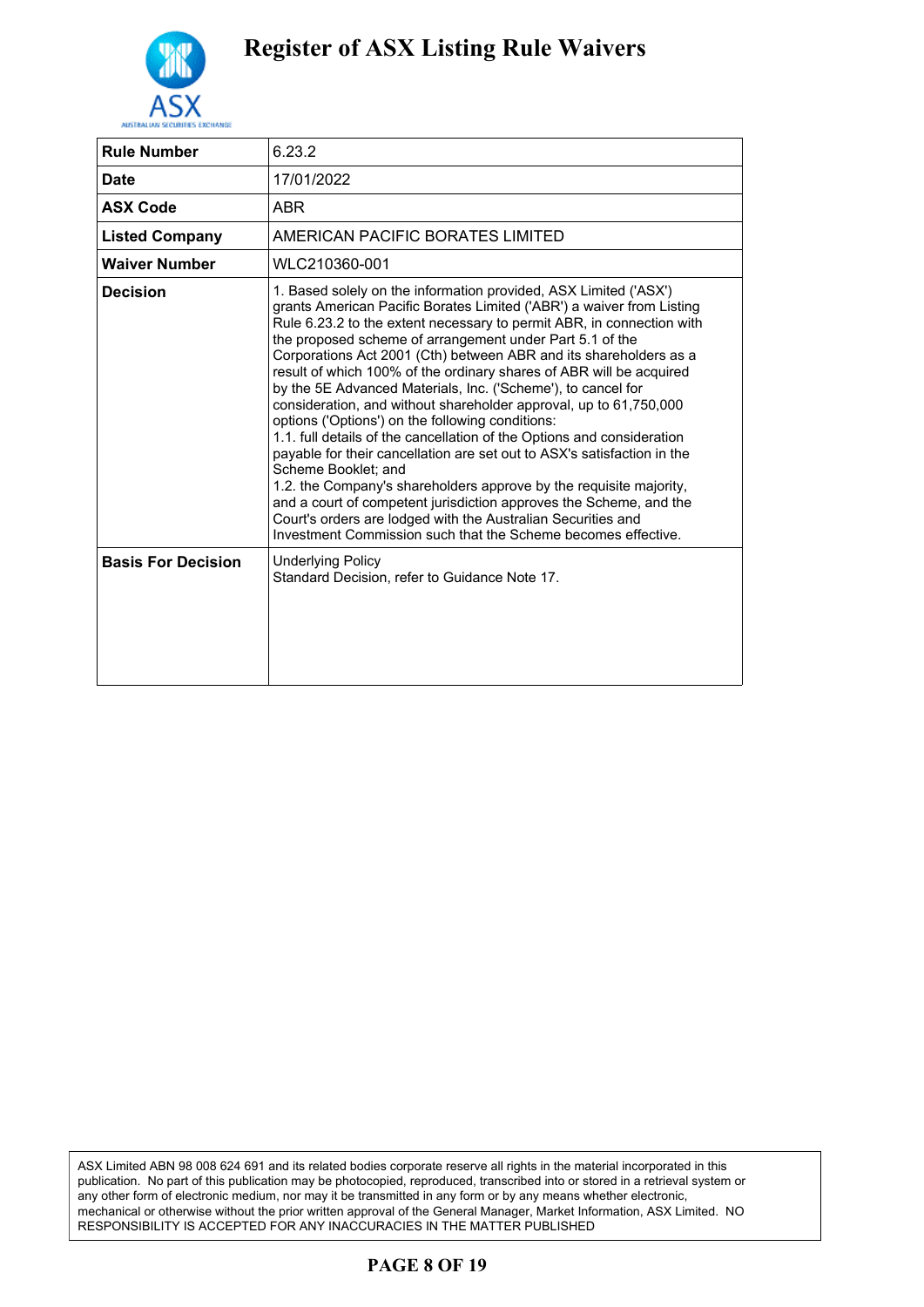

| <b>Rule Number</b>        | 6.23.2                                                                                                                                                                                                                                                                                                                                                                                                                                                                                                                                                                                                                                                                                                                                                                                                                                                                                                                         |
|---------------------------|--------------------------------------------------------------------------------------------------------------------------------------------------------------------------------------------------------------------------------------------------------------------------------------------------------------------------------------------------------------------------------------------------------------------------------------------------------------------------------------------------------------------------------------------------------------------------------------------------------------------------------------------------------------------------------------------------------------------------------------------------------------------------------------------------------------------------------------------------------------------------------------------------------------------------------|
| <b>Date</b>               | 24/01/2022                                                                                                                                                                                                                                                                                                                                                                                                                                                                                                                                                                                                                                                                                                                                                                                                                                                                                                                     |
| <b>ASX Code</b>           | <b>API</b>                                                                                                                                                                                                                                                                                                                                                                                                                                                                                                                                                                                                                                                                                                                                                                                                                                                                                                                     |
| <b>Listed Company</b>     | AUSTRALIAN PHARMACEUTICAL INDUSTRIES LIMITED                                                                                                                                                                                                                                                                                                                                                                                                                                                                                                                                                                                                                                                                                                                                                                                                                                                                                   |
| <b>Waiver Number</b>      | WLC220001-001                                                                                                                                                                                                                                                                                                                                                                                                                                                                                                                                                                                                                                                                                                                                                                                                                                                                                                                  |
| <b>Decision</b>           | 1. Based solely on the information provided, ASX Limited ('ASX')<br>grants Australian Pharmaceutical Industries Limited (the 'Company') a<br>waiver from Listing Rule 6.23.2 to the extent necessary to permit the<br>Company to cancel for consideration, and without seeking<br>shareholder approval, 6,611,351 unquoted performance rights, in<br>connection with the proposed scheme of arrangement with<br>Wesfarmers Limited (the 'Scheme'), on the following conditions.<br>1.1 Full details of the cancellation of the unquoted performance rights<br>and consideration payable for their cancellation be set out to ASX's<br>satisfaction in the Scheme Booklet.<br>1.2 The Scheme be approved by security holders of the Company<br>and a court of competent jurisdiction, and the Court's orders are<br>lodged with the Australian Securities and Investments Commission<br>such that the Schemes become effective. |
| <b>Basis For Decision</b> | <b>Underlying Policy</b><br>Standard Decision, refer to Guidance Note 17.                                                                                                                                                                                                                                                                                                                                                                                                                                                                                                                                                                                                                                                                                                                                                                                                                                                      |

ASX Limited ABN 98 008 624 691 and its related bodies corporate reserve all rights in the material incorporated in this publication. No part of this publication may be photocopied, reproduced, transcribed into or stored in a retrieval system or any other form of electronic medium, nor may it be transmitted in any form or by any means whether electronic, mechanical or otherwise without the prior written approval of the General Manager, Market Information, ASX Limited. NO RESPONSIBILITY IS ACCEPTED FOR ANY INACCURACIES IN THE MATTER PUBLISHED

#### **PAGE 9 OF 19**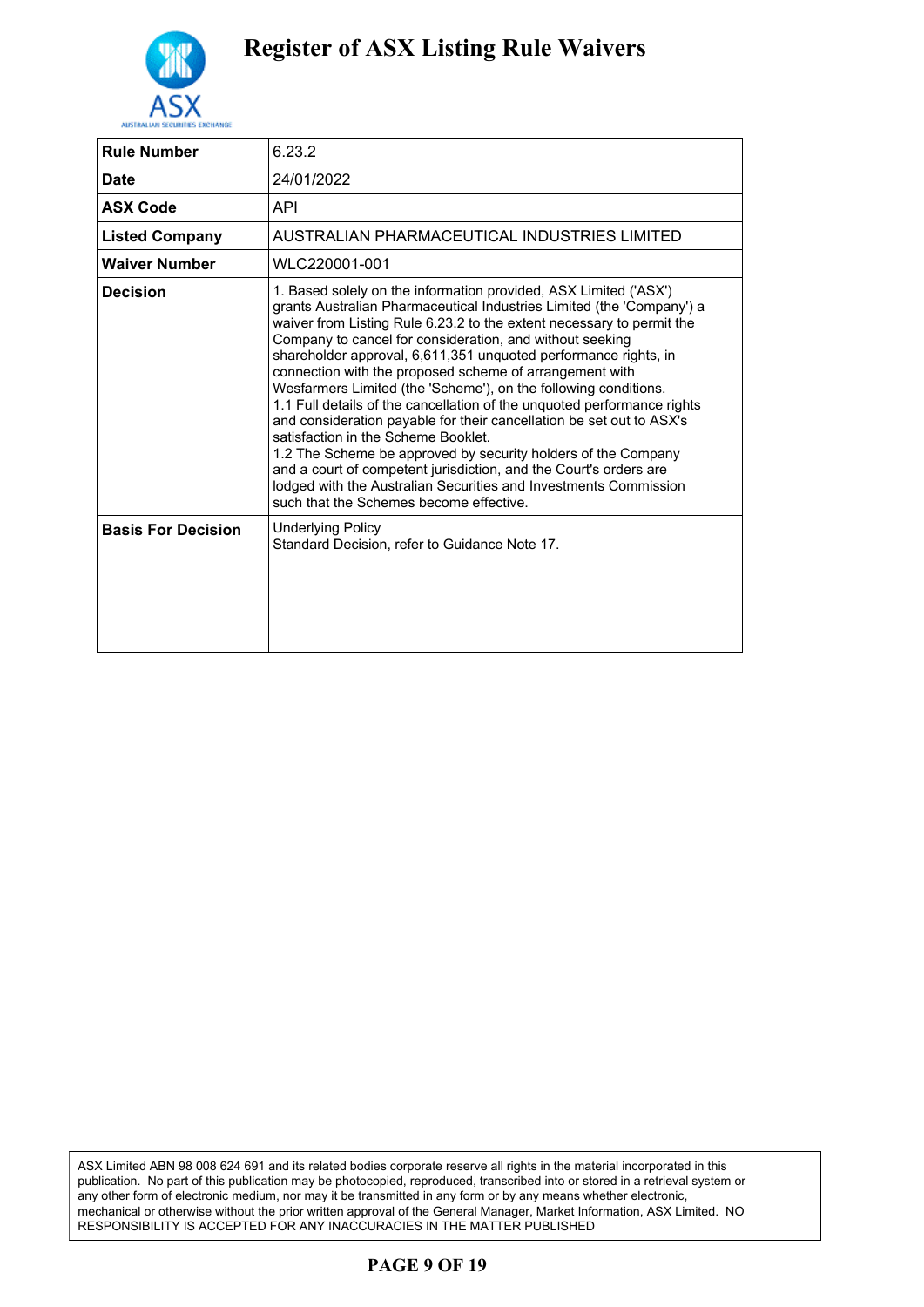

| <b>Rule Number</b>        | 6.23.2                                                                                                                                                                                                                                                                                                                                                                                                                                                                                                                                                                                                                                                                                                                                                                                                                                                                                                                                                                                                                                                                                                                                                                                                                                                        |
|---------------------------|---------------------------------------------------------------------------------------------------------------------------------------------------------------------------------------------------------------------------------------------------------------------------------------------------------------------------------------------------------------------------------------------------------------------------------------------------------------------------------------------------------------------------------------------------------------------------------------------------------------------------------------------------------------------------------------------------------------------------------------------------------------------------------------------------------------------------------------------------------------------------------------------------------------------------------------------------------------------------------------------------------------------------------------------------------------------------------------------------------------------------------------------------------------------------------------------------------------------------------------------------------------|
| <b>Date</b>               | 14/01/2022                                                                                                                                                                                                                                                                                                                                                                                                                                                                                                                                                                                                                                                                                                                                                                                                                                                                                                                                                                                                                                                                                                                                                                                                                                                    |
| <b>ASX Code</b>           | <b>BDC</b>                                                                                                                                                                                                                                                                                                                                                                                                                                                                                                                                                                                                                                                                                                                                                                                                                                                                                                                                                                                                                                                                                                                                                                                                                                                    |
| <b>Listed Company</b>     | <b>BARDOC GOLD LIMITED</b>                                                                                                                                                                                                                                                                                                                                                                                                                                                                                                                                                                                                                                                                                                                                                                                                                                                                                                                                                                                                                                                                                                                                                                                                                                    |
| <b>Waiver Number</b>      | WLC220002-001                                                                                                                                                                                                                                                                                                                                                                                                                                                                                                                                                                                                                                                                                                                                                                                                                                                                                                                                                                                                                                                                                                                                                                                                                                                 |
| <b>Decision</b>           | 1. Subject to Resolution 2, and based solely on the information<br>provided, ASX Limited ('ASX') grants Bardoc Gold Limited (the<br>'Company') a waiver from Listing Rule 6.23.2 to the extent necessary<br>to permit the Company to cancel for consideration and without<br>shareholder approval:<br>1.1 499,998 options with an exercise price of \$1.20 per option,<br>expiring on 11 September 2022; and<br>1.2 1,000,000 options with an exercise price of \$0.72 per option,<br>expiring on 27 September 2022<br>(together 'Options'),<br>in connection with the option cancellation deed entered into by St<br>Barbara Limited ('SBM') and the Company as a result of which SBM<br>will acquire all of the fully paid ordinary shares in BDC (the 'Scheme'),<br>on the following conditions:<br>1.3 The Company's shareholders approve by the requisite majority,<br>and a court of competent jurisdiction approves the Scheme, and the<br>Court's orders are lodged with the Australian Securities and<br>Investment Commission such that the Scheme becomes effective:<br>and<br>1.4 Full details of the cancellation of the Options and consideration<br>payable for their cancellation are set out to ASX's satisfaction in the<br>Scheme booklet. |
| <b>Basis For Decision</b> | <b>Underlying Policy</b><br>Standard Decision, refer to Guidance Note 17.                                                                                                                                                                                                                                                                                                                                                                                                                                                                                                                                                                                                                                                                                                                                                                                                                                                                                                                                                                                                                                                                                                                                                                                     |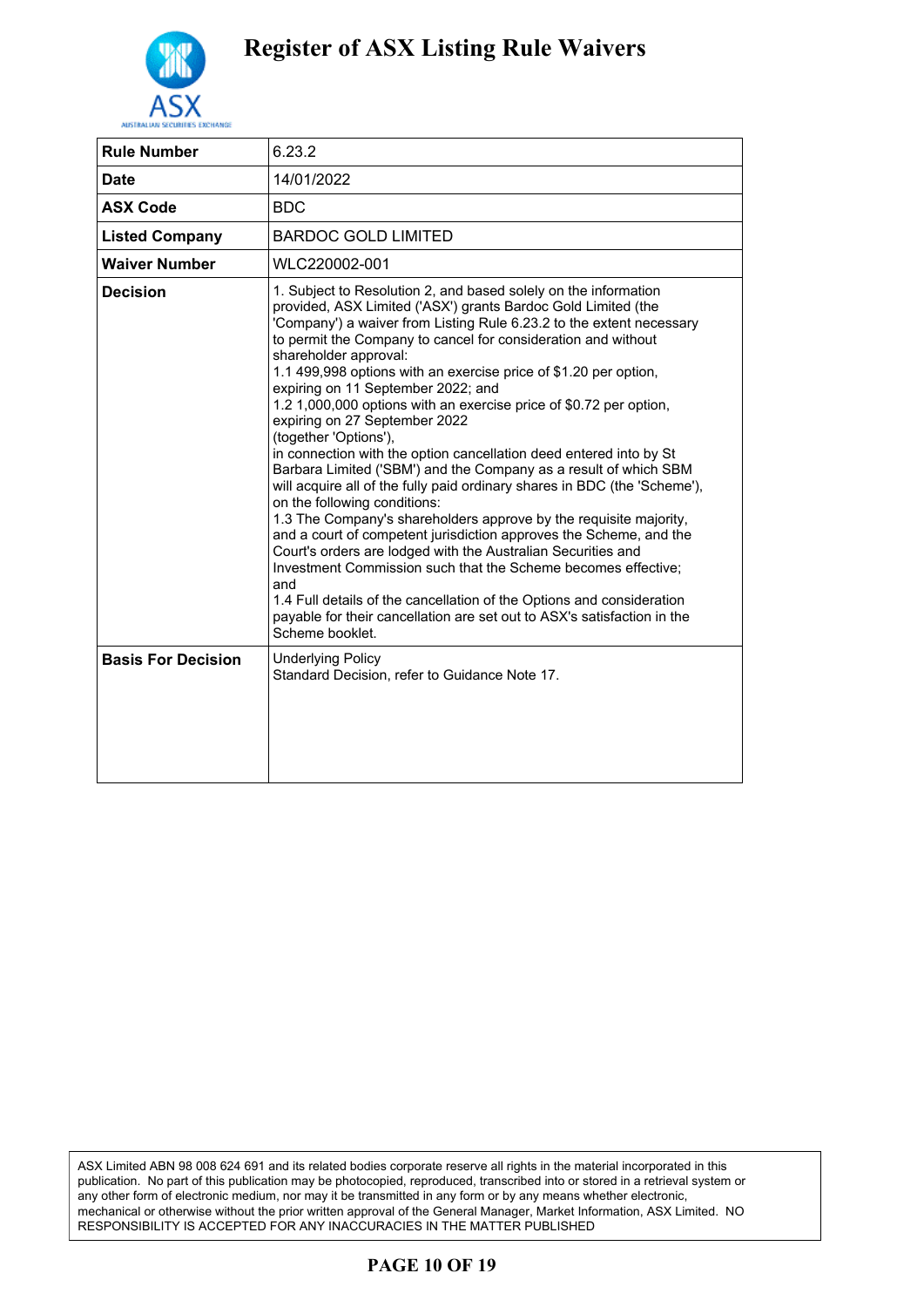

| <b>Rule Number</b>        | 6.23.2                                                                                                                                                                                                                                                                                                                                                                                                                                                                                                                                                                                                                                                                                                                                                                                                                                                                                                                                                                                                                                                                                                                                                               |
|---------------------------|----------------------------------------------------------------------------------------------------------------------------------------------------------------------------------------------------------------------------------------------------------------------------------------------------------------------------------------------------------------------------------------------------------------------------------------------------------------------------------------------------------------------------------------------------------------------------------------------------------------------------------------------------------------------------------------------------------------------------------------------------------------------------------------------------------------------------------------------------------------------------------------------------------------------------------------------------------------------------------------------------------------------------------------------------------------------------------------------------------------------------------------------------------------------|
| <b>Date</b>               | 25/01/2022                                                                                                                                                                                                                                                                                                                                                                                                                                                                                                                                                                                                                                                                                                                                                                                                                                                                                                                                                                                                                                                                                                                                                           |
| <b>ASX Code</b>           | <b>MEP</b>                                                                                                                                                                                                                                                                                                                                                                                                                                                                                                                                                                                                                                                                                                                                                                                                                                                                                                                                                                                                                                                                                                                                                           |
| <b>Listed Company</b>     | <b>MINOTAUR EXPLORATION LTD</b>                                                                                                                                                                                                                                                                                                                                                                                                                                                                                                                                                                                                                                                                                                                                                                                                                                                                                                                                                                                                                                                                                                                                      |
| <b>Waiver Number</b>      | WLC220007-001                                                                                                                                                                                                                                                                                                                                                                                                                                                                                                                                                                                                                                                                                                                                                                                                                                                                                                                                                                                                                                                                                                                                                        |
| <b>Decision</b>           | 1. Subject to Resolution 2, and based solely on the information<br>provided, in connection with the off-market takeover offer by<br>Andromeda Metals Limited (the "Bidder" or "ADN") for all the issued<br>shares in Minotaur Exploration Limited ("MEP") (the "Takeover"), ASX<br>Limited ('ASX') grants MEP a waiver from Listing Rule 6.23.2 to the<br>extent necessary to permit MEP to cancel for consideration and<br>without shareholder approval the following options issued by MEP:<br>1.1 12,600,000 unquoted options exercisable at \$0.10 expiring at 28<br>November 2022;<br>1.2 9,500,000 unquoted options exercisable at \$0.12 expiring at 28<br>November 2022; and<br>1.3 12,000,000 unquoted options exercisable at \$0.20 expiring at 31<br>January 2024<br>('together, the Options').<br>2. Resolution 1 is subject to the following conditions:<br>2.1 Full details of the cancellation of the Options and consideration<br>payable for their cancellation are set out in the target's statement for<br>the Takeover:<br>2.2 The Takeover bid being declared unconditional;<br>2.3 The Bidder acquiring voting power in MEP of at least 50.1%. |
| <b>Basis For Decision</b> | <b>Underlying Policy</b><br>Standard Decision, refer to Guidance Note 17.                                                                                                                                                                                                                                                                                                                                                                                                                                                                                                                                                                                                                                                                                                                                                                                                                                                                                                                                                                                                                                                                                            |

ASX Limited ABN 98 008 624 691 and its related bodies corporate reserve all rights in the material incorporated in this publication. No part of this publication may be photocopied, reproduced, transcribed into or stored in a retrieval system or any other form of electronic medium, nor may it be transmitted in any form or by any means whether electronic, mechanical or otherwise without the prior written approval of the General Manager, Market Information, ASX Limited. NO RESPONSIBILITY IS ACCEPTED FOR ANY INACCURACIES IN THE MATTER PUBLISHED

#### **PAGE 11 OF 19**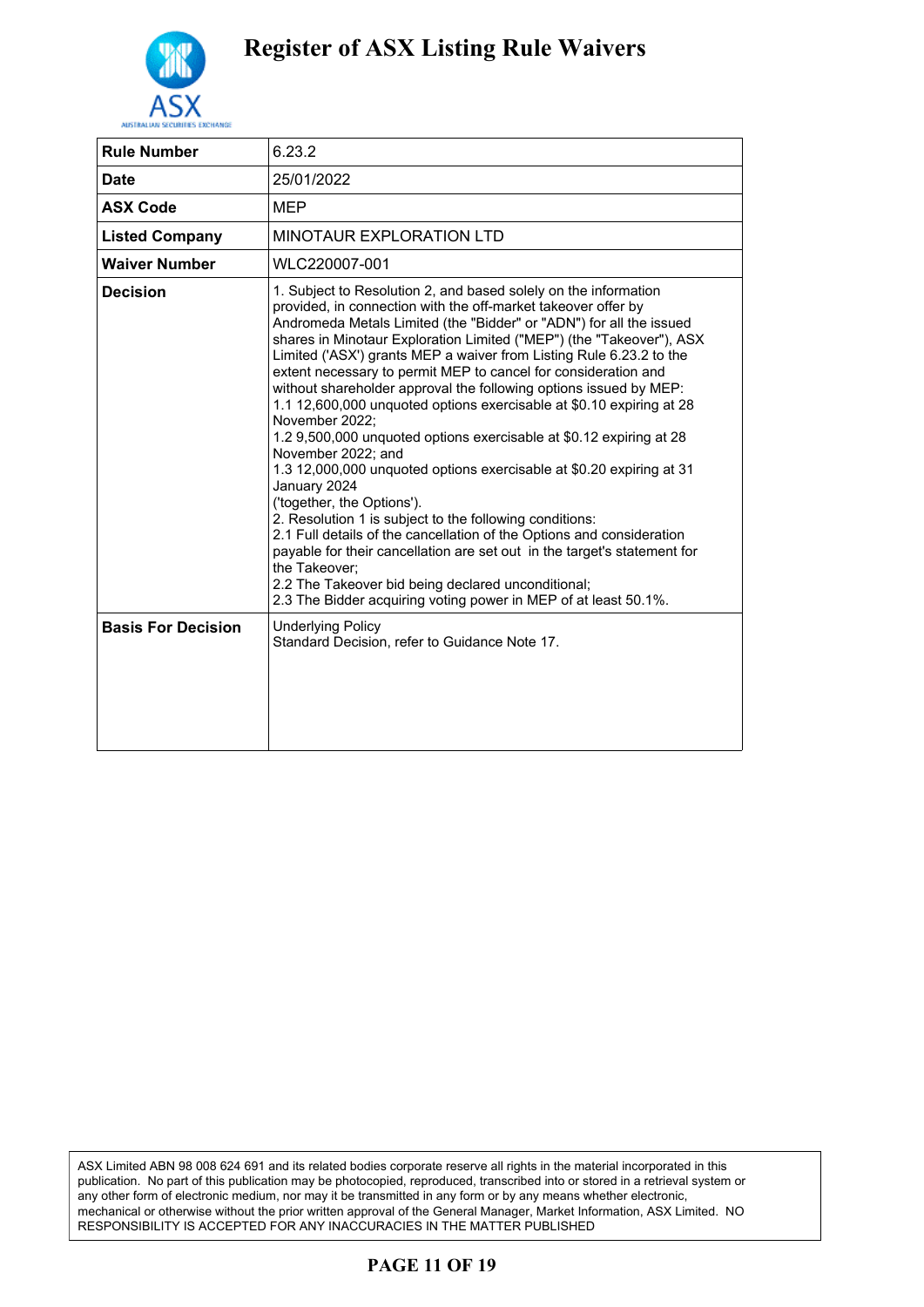

| <b>Rule Number</b>        | 7.1                                                                                                                                                                                                                                                                                                                                                                                                                                                                                                                                                                                                                                                                                                                                                                                                                                                                                                                                                                                                                                                                                                                                                                                                                                                                                                                                                                                                                                                                                                                                                                                                                                                                                                                                                                                                                     |
|---------------------------|-------------------------------------------------------------------------------------------------------------------------------------------------------------------------------------------------------------------------------------------------------------------------------------------------------------------------------------------------------------------------------------------------------------------------------------------------------------------------------------------------------------------------------------------------------------------------------------------------------------------------------------------------------------------------------------------------------------------------------------------------------------------------------------------------------------------------------------------------------------------------------------------------------------------------------------------------------------------------------------------------------------------------------------------------------------------------------------------------------------------------------------------------------------------------------------------------------------------------------------------------------------------------------------------------------------------------------------------------------------------------------------------------------------------------------------------------------------------------------------------------------------------------------------------------------------------------------------------------------------------------------------------------------------------------------------------------------------------------------------------------------------------------------------------------------------------------|
| <b>Date</b>               | 25/01/2022                                                                                                                                                                                                                                                                                                                                                                                                                                                                                                                                                                                                                                                                                                                                                                                                                                                                                                                                                                                                                                                                                                                                                                                                                                                                                                                                                                                                                                                                                                                                                                                                                                                                                                                                                                                                              |
| <b>ASX Code</b>           | MXI                                                                                                                                                                                                                                                                                                                                                                                                                                                                                                                                                                                                                                                                                                                                                                                                                                                                                                                                                                                                                                                                                                                                                                                                                                                                                                                                                                                                                                                                                                                                                                                                                                                                                                                                                                                                                     |
| <b>Listed Company</b>     | <b>MAXIPARTS LIMITED</b>                                                                                                                                                                                                                                                                                                                                                                                                                                                                                                                                                                                                                                                                                                                                                                                                                                                                                                                                                                                                                                                                                                                                                                                                                                                                                                                                                                                                                                                                                                                                                                                                                                                                                                                                                                                                |
| <b>Waiver Number</b>      | WLC220006-001                                                                                                                                                                                                                                                                                                                                                                                                                                                                                                                                                                                                                                                                                                                                                                                                                                                                                                                                                                                                                                                                                                                                                                                                                                                                                                                                                                                                                                                                                                                                                                                                                                                                                                                                                                                                           |
| <b>Decision</b>           | 1. Based solely on the information provided, ASX Limited ('ASX')<br>grants Maxiparts Limited (the 'Company') a waiver from listing rule 7.1<br>in connection with the Company conducting an accelerated non-<br>renounceable pro rata entitlement offer ('Entitlement Offer') and a<br>placement of fully paid ordinary shares ('Shares') to institutional<br>investors ('Placement'), to the extent necessary to permit the<br>Company to calculate the number of Shares which it may agree to<br>issue under the Placement without shareholder approval on the basis<br>that variable "A" of the formula in Listing Rule 7.1 is deemed to<br>include the number of Shares in the Company that may be issued<br>under the underwritten component of the Entitlement Offer, subject to<br>the following conditions<br>1.1 In the event that the full number of ordinary shares offered under<br>the underwritten component of the Entitlement Offer is not issued, and<br>the number of ordinary shares represented by the Placement thereby<br>exceed 15% of the actual number of the Company's shares following<br>completion of the Entitlement Offer, the Company's 15% capacity<br>under Listing Rule 7.1 following completion of the Entitlement Offer, is<br>to be diminished by that number of ordinary shares issued under the<br>Placement that exceeded the Company's 15% capacity under Listing<br>Rule 7.1 at the time of the Placement.<br>1.2 The ordinary shares issued under the Placement are issued at the<br>same time or after the issue of ordinary shares under the institutional<br>component of the Entitlement Offer and are included in variable "C" in<br>the formula in Listing Rule 7.1 until their issue has been ratified by<br>shareholders or 12 months has passed since their issue. |
| <b>Basis For Decision</b> | <b>Underlying Policy</b><br>Standard Decision, refer to Guidance Note 17.                                                                                                                                                                                                                                                                                                                                                                                                                                                                                                                                                                                                                                                                                                                                                                                                                                                                                                                                                                                                                                                                                                                                                                                                                                                                                                                                                                                                                                                                                                                                                                                                                                                                                                                                               |

#### **PAGE 12 OF 19**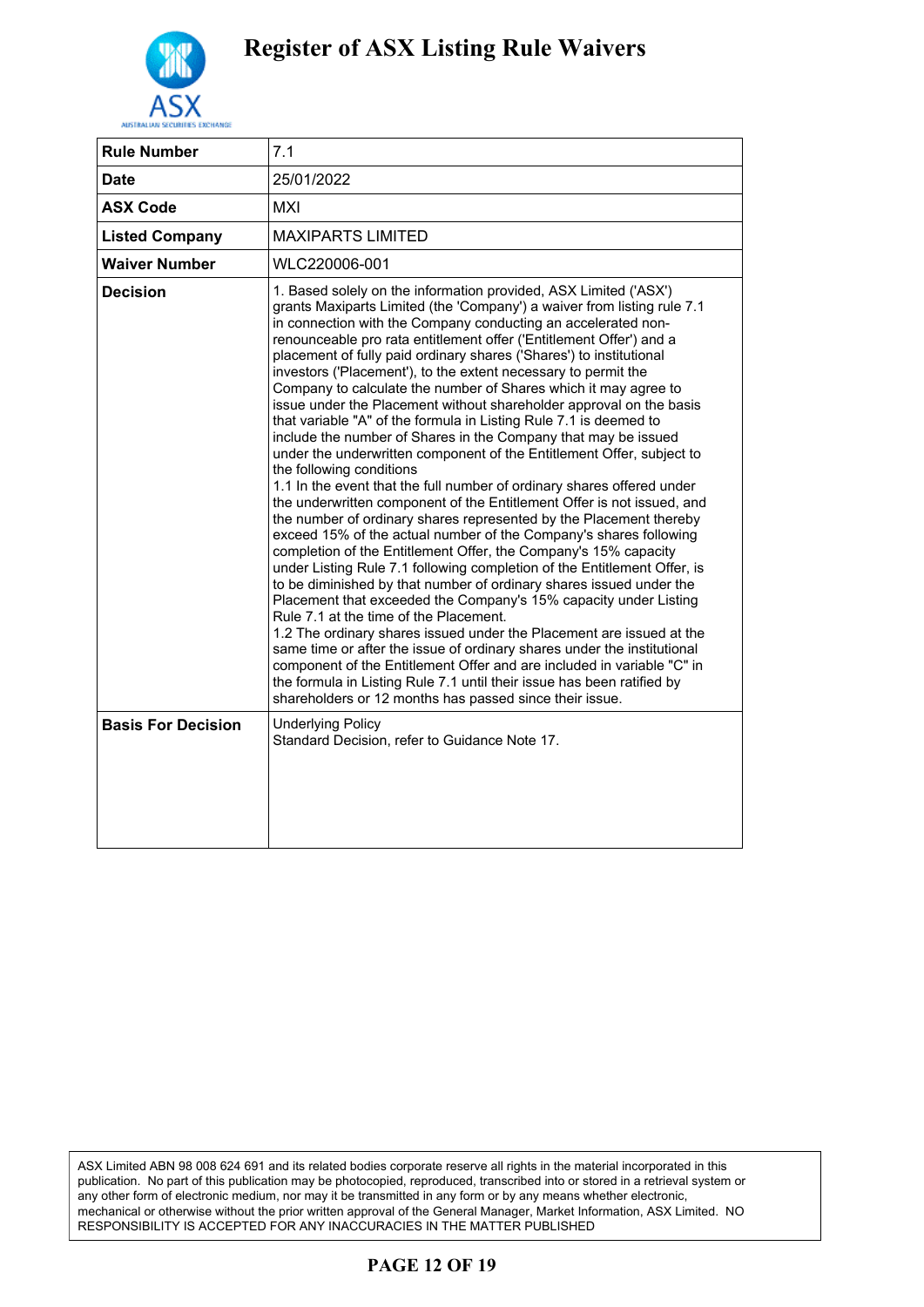

| <b>Rule Number</b>        | 7.1                                                                                                                                                                                                                                                                                                                                                                                                                                                                                                                                                                                                                                                                                                                                                                                                                                                                                                                                                                                                                                                                                                                                                                                                                                                                                                                                                                                                                                                                                                                                                                                                                                                                                                                                                                                                                          |
|---------------------------|------------------------------------------------------------------------------------------------------------------------------------------------------------------------------------------------------------------------------------------------------------------------------------------------------------------------------------------------------------------------------------------------------------------------------------------------------------------------------------------------------------------------------------------------------------------------------------------------------------------------------------------------------------------------------------------------------------------------------------------------------------------------------------------------------------------------------------------------------------------------------------------------------------------------------------------------------------------------------------------------------------------------------------------------------------------------------------------------------------------------------------------------------------------------------------------------------------------------------------------------------------------------------------------------------------------------------------------------------------------------------------------------------------------------------------------------------------------------------------------------------------------------------------------------------------------------------------------------------------------------------------------------------------------------------------------------------------------------------------------------------------------------------------------------------------------------------|
| <b>Date</b>               | 27/01/2022                                                                                                                                                                                                                                                                                                                                                                                                                                                                                                                                                                                                                                                                                                                                                                                                                                                                                                                                                                                                                                                                                                                                                                                                                                                                                                                                                                                                                                                                                                                                                                                                                                                                                                                                                                                                                   |
| <b>ASX Code</b>           | <b>SYR</b>                                                                                                                                                                                                                                                                                                                                                                                                                                                                                                                                                                                                                                                                                                                                                                                                                                                                                                                                                                                                                                                                                                                                                                                                                                                                                                                                                                                                                                                                                                                                                                                                                                                                                                                                                                                                                   |
| <b>Listed Company</b>     | <b>SYRAH RESOURCES LIMITED</b>                                                                                                                                                                                                                                                                                                                                                                                                                                                                                                                                                                                                                                                                                                                                                                                                                                                                                                                                                                                                                                                                                                                                                                                                                                                                                                                                                                                                                                                                                                                                                                                                                                                                                                                                                                                               |
| <b>Waiver Number</b>      | WLC220009-001                                                                                                                                                                                                                                                                                                                                                                                                                                                                                                                                                                                                                                                                                                                                                                                                                                                                                                                                                                                                                                                                                                                                                                                                                                                                                                                                                                                                                                                                                                                                                                                                                                                                                                                                                                                                                |
| <b>Decision</b>           | 1. Based solely on the information provided, ASX Limited ('ASX')<br>grant Syrah Resources Limited (the 'Company') a waiver from listing<br>rule 7.1, in connection with the Company conducting an accelerated<br>non-renounceable pro rata entitlement offer ('Entitlement Offer') and a<br>placement of fully paid ordinary shares ('Shares') to institutional<br>investors ('Placement'), to the extent necessary to permit the<br>Company to calculate the number of Shares which it may agree to<br>issue under the Placement without shareholder approval on the basis<br>that variable "A" of the formula in Listing Rule 7.1 is deemed to<br>include the number of Shares in the Company that may be issued<br>under the underwritten component of the Entitlement Offer, subject to<br>the following conditions.<br>1.1 In the event that the full number of ordinary shares offered under<br>the underwritten component of the Entitlement Offer is not issued, and<br>the number of ordinary shares represented by the Placement thereby<br>exceed 15% of the actual number of the Company's shares following<br>completion of the Entitlement Offer, the Company's 15% capacity<br>under Listing Rule 7.1 following completion of the Entitlement Offer, is<br>to be diminished by that number of ordinary shares issued under the<br>Placement that exceeded the Company's 15% capacity under Listing<br>Rule 7.1 at the time of the Placement<br>1.2 The ordinary shares issued under the Placement are issued at the<br>same time or after the issue of ordinary shares under the institutional<br>component of the Entitlement Offer and are included in variable "C" in<br>the formula in Listing Rule 7.1 until their issue has been ratified by<br>shareholders or 12 months has passed since their issue. |
| <b>Basis For Decision</b> | <b>Underlying Policy</b><br>Standard Decision, refer to Guidance Note 17.                                                                                                                                                                                                                                                                                                                                                                                                                                                                                                                                                                                                                                                                                                                                                                                                                                                                                                                                                                                                                                                                                                                                                                                                                                                                                                                                                                                                                                                                                                                                                                                                                                                                                                                                                    |

#### **PAGE 13 OF 19**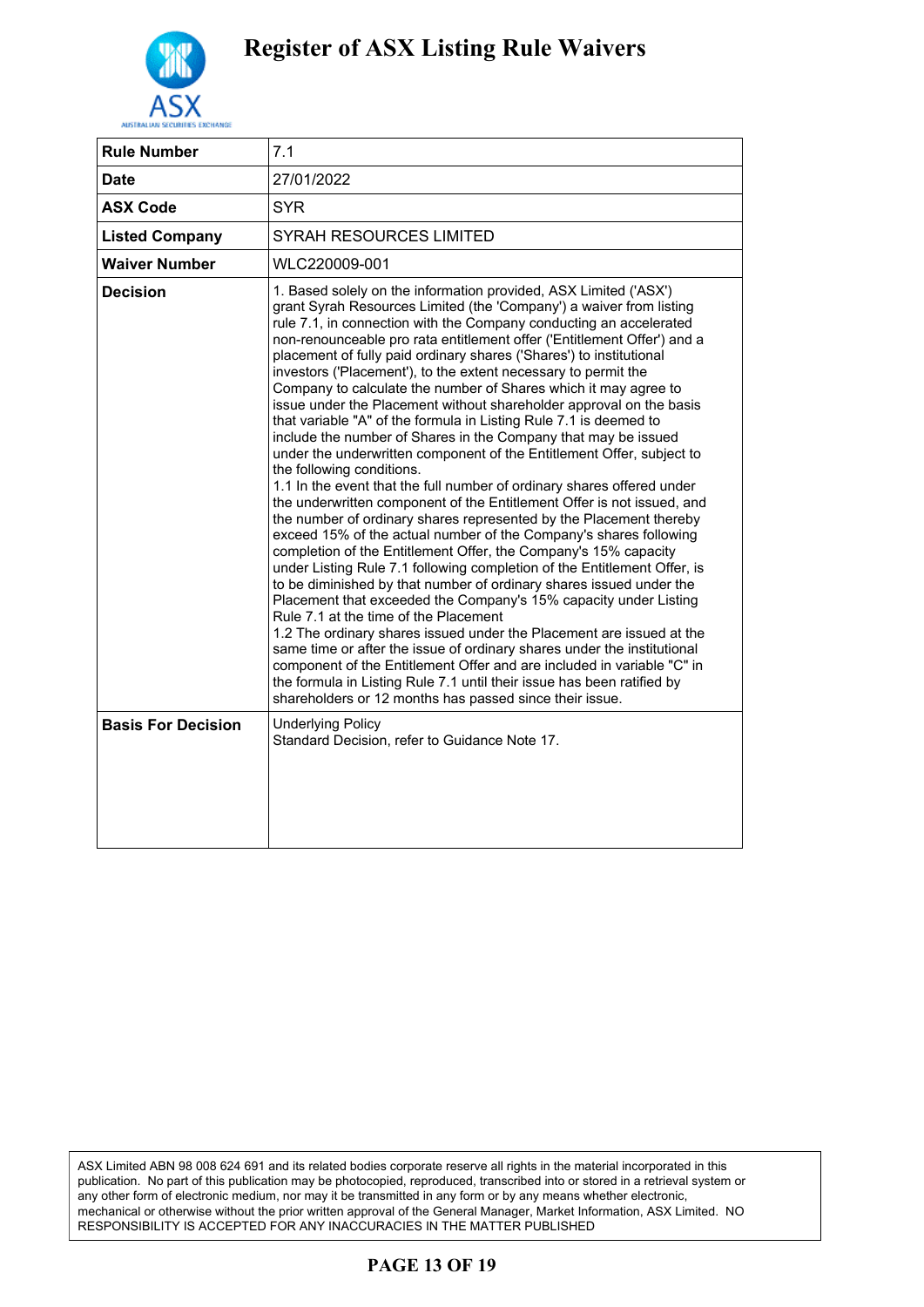

| <b>Rule Number</b>        | 10.1                                                                                                                                                                                                                                                                                                                                                                                                                                                                                                                                                                                                                                                                                                                                                                                                                                                                                                                                                                                                                                                                                                                                                                                                                                                 |
|---------------------------|------------------------------------------------------------------------------------------------------------------------------------------------------------------------------------------------------------------------------------------------------------------------------------------------------------------------------------------------------------------------------------------------------------------------------------------------------------------------------------------------------------------------------------------------------------------------------------------------------------------------------------------------------------------------------------------------------------------------------------------------------------------------------------------------------------------------------------------------------------------------------------------------------------------------------------------------------------------------------------------------------------------------------------------------------------------------------------------------------------------------------------------------------------------------------------------------------------------------------------------------------|
| Date                      | 13/01/2022                                                                                                                                                                                                                                                                                                                                                                                                                                                                                                                                                                                                                                                                                                                                                                                                                                                                                                                                                                                                                                                                                                                                                                                                                                           |
| <b>ASX Code</b>           | <b>ERA</b>                                                                                                                                                                                                                                                                                                                                                                                                                                                                                                                                                                                                                                                                                                                                                                                                                                                                                                                                                                                                                                                                                                                                                                                                                                           |
| <b>Listed Company</b>     | ENERGY RESOURCES OF AUSTRALIA LIMITED                                                                                                                                                                                                                                                                                                                                                                                                                                                                                                                                                                                                                                                                                                                                                                                                                                                                                                                                                                                                                                                                                                                                                                                                                |
| <b>Waiver Number</b>      | WLC210364-001                                                                                                                                                                                                                                                                                                                                                                                                                                                                                                                                                                                                                                                                                                                                                                                                                                                                                                                                                                                                                                                                                                                                                                                                                                        |
| <b>Decision</b>           | 1. Based solely on the information provided, ASX Limited ('ASX')<br>grants Energy Resources of Australia Limited (the 'Company') a<br>waiver from Listing Rule 10.1 to the extent necessary to permit the<br>Company to enter into an agreement with Rio Tinto Marketing Pte Ltd<br>('RTU'), on arm's length terms, that, in substance, extends the final<br>year of delivery under the Amended and Restated Agreement for the<br>Sale and Purchase of Natural Uranium Concentrates between the<br>Company and RTU dated 16 August 2017 ('Sales and Marketing<br>Agreement') in relation to the sale and purchase of natural uranium<br>oxide concentrates produced by the Company by one year (from the<br>year ended 31 December 2021 to the year ending 31 December<br>2022), without shareholder approval.<br>2. ASX confirms that the Company should seek the written opinion of<br>ASX on whether approval is required under Listing Rule 10.1 to the<br>extent that RTU intends to sell uranium oxide under the Sales and<br>Marketing Agreement to a person outlined in Listing Rules 10.1.1 to<br>10.1.5.                                                                                                                                   |
| <b>Basis For Decision</b> | <b>Underlying Policy</b><br>Listed entities are required to obtain the approval of security holders<br>for an acquisition from, or disposal to, a person in a position to<br>exercise influence over the entity of a substantial asset. The votes of<br>security holders who are parties to the transaction, and their<br>associates, are not counted. Listed entities are required to obtain an<br>independent expert's report on the fairness and reasonableness of<br>the transaction and send it to security holders to accompany the<br>notice of security holders' meeting. This rule protects security holders<br>from a value-shifting transaction with a person in a position of<br>influence being undertaken by a listed entity without the disinterested<br>security holders having approved that transaction with the benefit of<br>full information. The rule supplements the related party provisions of<br>the Corporations Act (or, in the case of foreign entities, the related<br>party provisions in the law of their home jurisdiction).                                                                                                                                                                                        |
|                           | <b>Present Application</b><br>ASX granted the Company a waiver from Listing Rule 10.1 on 16<br>August 2017 in respect of the entry into the Sales and Marketing<br>Agreement. The terms of the Sales and Marketing Agreement<br>provided that the year ended 31 December 2021 was the final year for<br>delivery by the Company to RTU of natural uranium oxide<br>concentrates under that Agreement.<br>The Company has remaining uncommitted inventory of uranium oxide<br>concentrates produced at its Ranger mine before the cessation of<br>production at the mine in January 2021. The Company proposes to<br>enter into an agreement with RTU, a related party, being a member of<br>the Rio Tinto Group, under which the terms of the Sales and<br>Marketing Agreement between the Company and RTU would<br>effectively be varied to the extent necessary to extend the final year of<br>delivery of uranium oxide concentrates under that agreement by one<br>year (from the year ended 31 December 2021 to the year ending 31<br>December 2022). The Company is a subsidiary of Rio Tinto, which<br>(through various wholly-owned subsidiaries) owns approximately 86%<br>of the Company's issued shares. Under the terms of the Sales and |

.<br>ASX Limited ABN 98 008 624 691 and its related bodies corporate reserve all rights in the material incorporated in this publication. No part of this publication may be photocopied, reproduced, transcribed into or stored in a retrieval system or publication. any other form of electronic medium, nor may it be transmitted in any form or by any means whether electronic, mechanical or otherwise without the prior written approval of the General Manager, Market Information, ASX Limited. NO RESPONSIBILITY IS ACCEPTED FOR ANY INACCURACIES IN THE MATTER PUBLISHED

#### $\mathbf{N}$  CE 14 OF 10 **PAGE 14 OF 19**

In the event that  $R$  is unwilling to enter into new sales contracts  $\mathcal{L}_\mathbf{X}$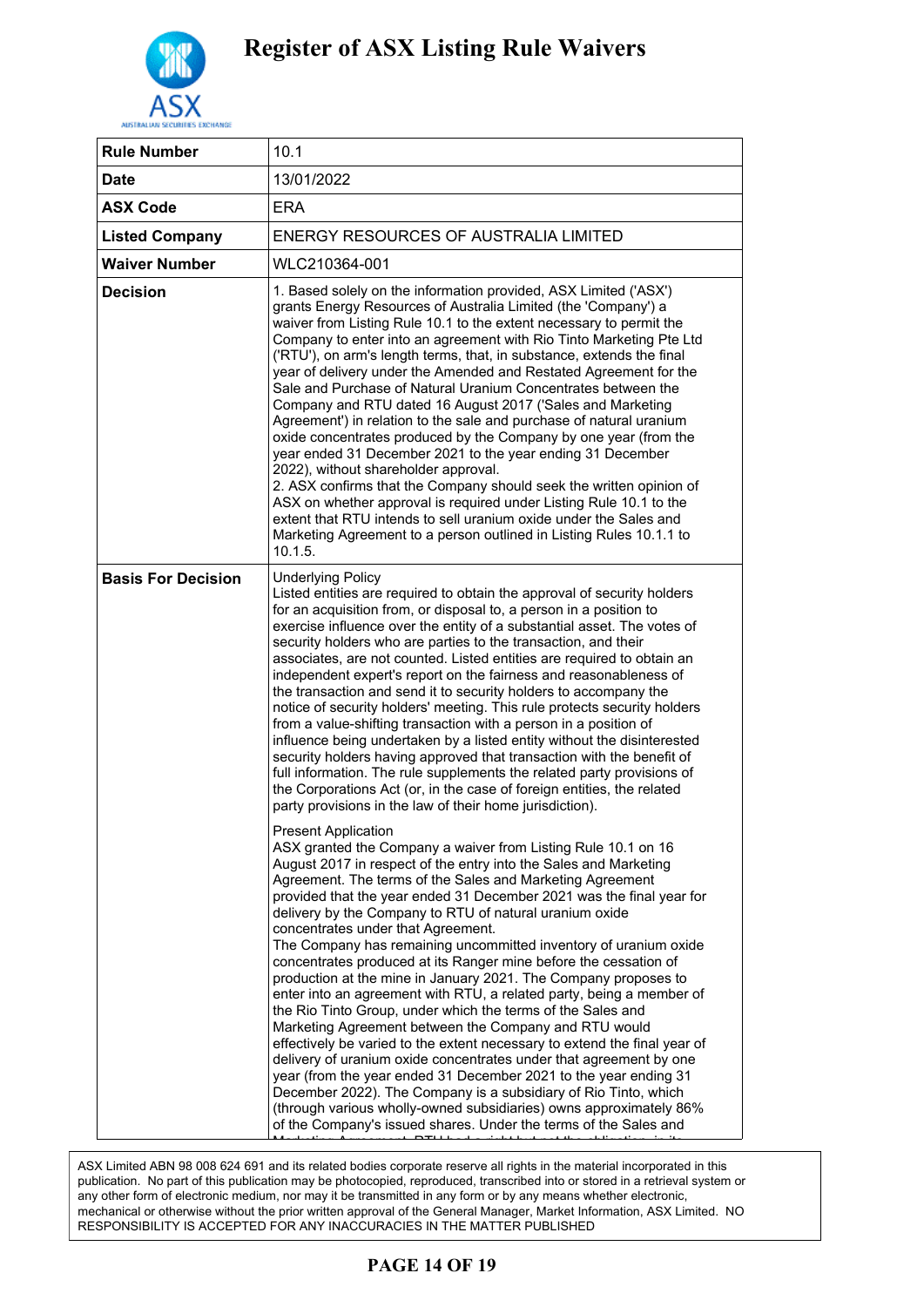#### **Register of ASX Listing Rule Waivers** gister of ASY Listing Rule Waivers giver of their mothing run warrend

| Marketing Agreement, KIU had a right but not the obligation, in its                                     |
|---------------------------------------------------------------------------------------------------------|
| sole discretion, to enter into new sales contracts with the Company for                                 |
| the delivery of additional uranium oxide concentrates produced by the                                   |
| Company in excess of its existing commitments until the end of the                                      |
| 2021 delivery year. Under the proposed variation agreement, this                                        |
| arrangement would be extended by one year until 31 December 2022.                                       |
| In the event that RTU is unwilling to enter into new sales contracts                                    |
| with the Company for the sale of the additional concentrates as                                         |
| principal, the Company may enter into sales contracts administered                                      |
| by RTU under an Agency Agreement. Under the Agency Agreement,                                           |
| RTU acts as an agent of the Company and provides marketing and                                          |
| sales contract administration services in respect of the additional                                     |
| concentrates available for sale and (subject to the Company's                                           |
| directions in relation to key terms) RTU conducts negotiations on                                       |
| behalf of the Company. Listing Rule 10.1 does not apply to payments<br>made under the Agency Agreement. |
| The price the Company will receive for the additional concentrates will                                 |
| continue to be a specified percentage of the weighted average price                                     |
| per pound calculated having regard to the amounts actually received                                     |
| by RTU from customers and the quantities of concentrates delivered                                      |
| by the Company under sales contracts entered into with RTU under                                        |
| the Sales and Marketing Agreement.                                                                      |
| The fee payable to RTU under the Sales and Marketing Agreement                                          |
| was negotiated on arm's length terms, and is considered by the                                          |
| Company to compare favourably with fees that would be charged by                                        |
| other parties with whom it could enter into sales and marketing                                         |
| arrangements. RTU continues to have an incentive to achieve a price                                     |
| as high as possible. Listing Rule 10.1 may be triggered in the event                                    |
| RTU sells the uranium oxide, under the terms of the Sales and                                           |
| Marketing Agreement, to a person to whom Listing Rules 10.1.1 to                                        |
| 10.1.5 applies. As such there is very limited opportunity for value                                     |
| shifting.                                                                                               |
| The waiver is granted on the basis that it effectively constitutes a one                                |
| year extension of the waiver from Listing Rule 10.1 granted by ASX to                                   |
| the Company on 16 August 2017 in respect of the Sales and                                               |
| Marketing Agreement.                                                                                    |

ASX Limited ABN 98 008 624 691 and its related bodies corporate reserve all rights in the material incorporated in this publication. No part of this publication may be photocopied, reproduced, transcribed into or stored in a retrieval system or any other form of electronic medium, nor may it be transmitted in any form or by any means whether electronic, mechanical or otherwise without the prior written approval of the General Manager, Market Information, ASX Limited. NO RESPONSIBILITY IS ACCEPTED FOR ANY INACCURACIES IN THE MATTER PUBLISHED

#### **PAGE 15 OF 19**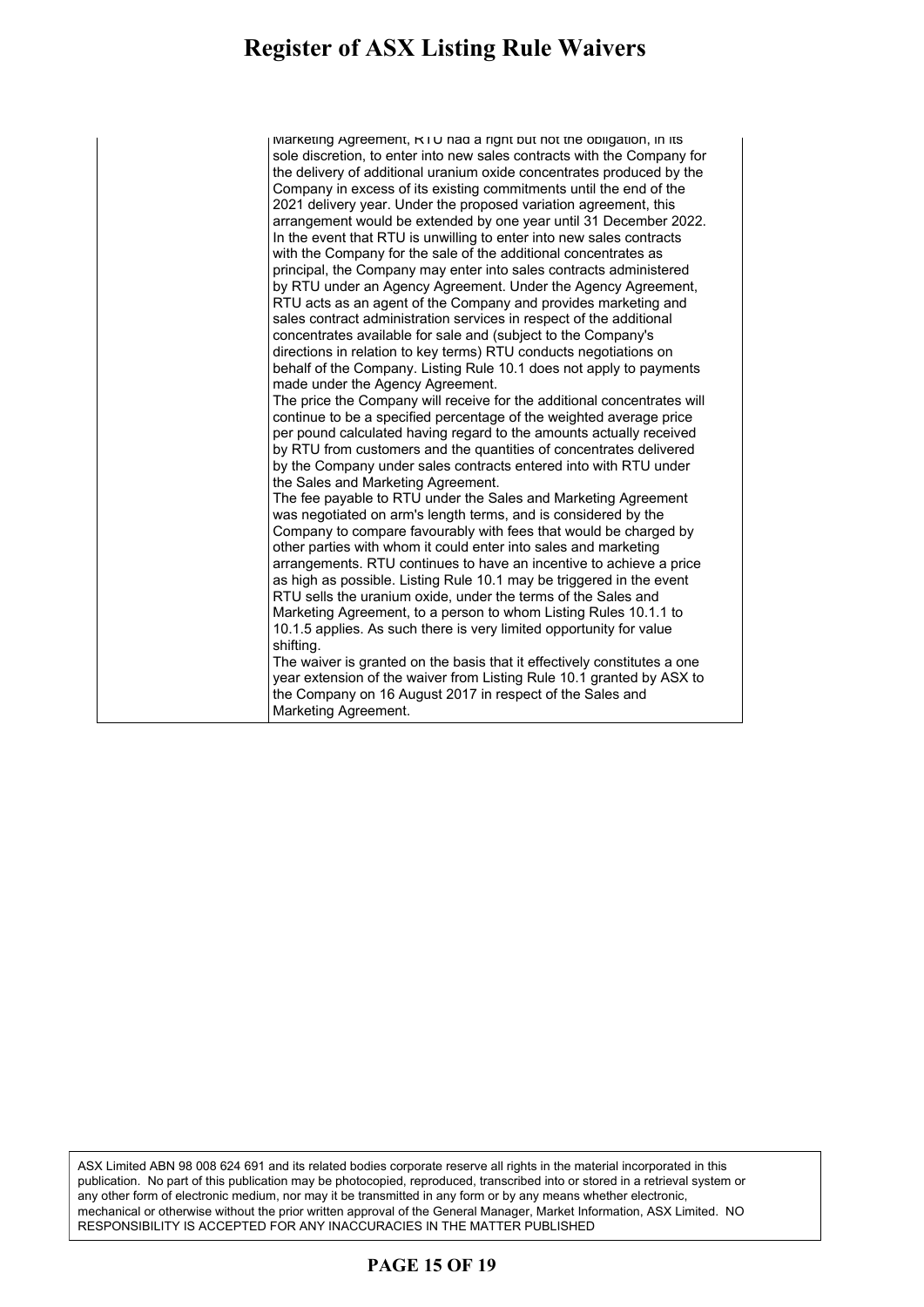

| <b>Rule Number</b>        | 10.13.5                                                                                                                                                                                                                                                                                                                                                                                                                                                                                                                                                                                                                                                                                                                                                                                                                                                                                                                                                                                                                                                                                                                                                                                                                                                                                                                                                                                                                                                                                                                                                                                                                                                                                                                                                                                                                                                                                 |
|---------------------------|-----------------------------------------------------------------------------------------------------------------------------------------------------------------------------------------------------------------------------------------------------------------------------------------------------------------------------------------------------------------------------------------------------------------------------------------------------------------------------------------------------------------------------------------------------------------------------------------------------------------------------------------------------------------------------------------------------------------------------------------------------------------------------------------------------------------------------------------------------------------------------------------------------------------------------------------------------------------------------------------------------------------------------------------------------------------------------------------------------------------------------------------------------------------------------------------------------------------------------------------------------------------------------------------------------------------------------------------------------------------------------------------------------------------------------------------------------------------------------------------------------------------------------------------------------------------------------------------------------------------------------------------------------------------------------------------------------------------------------------------------------------------------------------------------------------------------------------------------------------------------------------------|
| Date                      | 25/01/2022                                                                                                                                                                                                                                                                                                                                                                                                                                                                                                                                                                                                                                                                                                                                                                                                                                                                                                                                                                                                                                                                                                                                                                                                                                                                                                                                                                                                                                                                                                                                                                                                                                                                                                                                                                                                                                                                              |
| <b>ASX Code</b>           | G79                                                                                                                                                                                                                                                                                                                                                                                                                                                                                                                                                                                                                                                                                                                                                                                                                                                                                                                                                                                                                                                                                                                                                                                                                                                                                                                                                                                                                                                                                                                                                                                                                                                                                                                                                                                                                                                                                     |
| <b>Listed Company</b>     | <b>GOLDOZ LIMITED</b>                                                                                                                                                                                                                                                                                                                                                                                                                                                                                                                                                                                                                                                                                                                                                                                                                                                                                                                                                                                                                                                                                                                                                                                                                                                                                                                                                                                                                                                                                                                                                                                                                                                                                                                                                                                                                                                                   |
| <b>Waiver Number</b>      | WLC220003-001                                                                                                                                                                                                                                                                                                                                                                                                                                                                                                                                                                                                                                                                                                                                                                                                                                                                                                                                                                                                                                                                                                                                                                                                                                                                                                                                                                                                                                                                                                                                                                                                                                                                                                                                                                                                                                                                           |
| <b>Decision</b>           | 1. Based solely on the information provided, ASX Limited ('ASX')<br>grants GoldOz Limited (the 'Company'), in connection with the<br>acquisition of 100% of the issued capital of Placer Gold Pty Ltd and<br>the Acquisition of two gold tenements from Historic Gold Mines Pty<br>Ltd ('Proposed Transactions') and the proposed capital raising of up<br>to \$5,500,000 ('Capital Raising') via the issue of up to 27,500,000 fully<br>paid ordinary shares ('Capital Raising Shares') a waiver from listing<br>rule 10.13.5 to the extent necessary to permit the Company's notice<br>of annual general meeting ('Notice'), seeking shareholder approval<br>for, amongst other things, the issue of a maximum of 1,500,000<br>shares in the Company's capital at an issue price of \$0.01 per share<br>to Andrew Haythorpe ('Related Party Shares') to state that the<br>Related Party Shares will be issued later than 1 month after the date<br>on which the issue of the Related Party Shares is approved at a<br>meeting of the Company's ordinary security holders, subject to the<br>following conditions.<br>1.1 The Related Party Shares are issued by no later than the date<br>that the Capital Raising Shares are issued, which must be no later<br>than 3 months after the date of the shareholder meeting.<br>1.2 The Notice states that a maximum of 1,500,000 Related Party<br>Shares will be issued.<br>1.3 The circumstances of the Company, as determined by the ASX,<br>have not materially changed since the Company's shareholders<br>approved the issue of the Related Party Shares.<br>1.4 The terms of this waiver are clearly disclosed in the Notice and in<br>the prospectus to be issued in respect of the Capital Raising the<br>Notice contains the full terms and conditions of the Related Party<br>Shares as well as the conditions of this waiver. |
| <b>Basis For Decision</b> | Underlying Policy<br>Standard Decision, refer to Guidance Note 17.                                                                                                                                                                                                                                                                                                                                                                                                                                                                                                                                                                                                                                                                                                                                                                                                                                                                                                                                                                                                                                                                                                                                                                                                                                                                                                                                                                                                                                                                                                                                                                                                                                                                                                                                                                                                                      |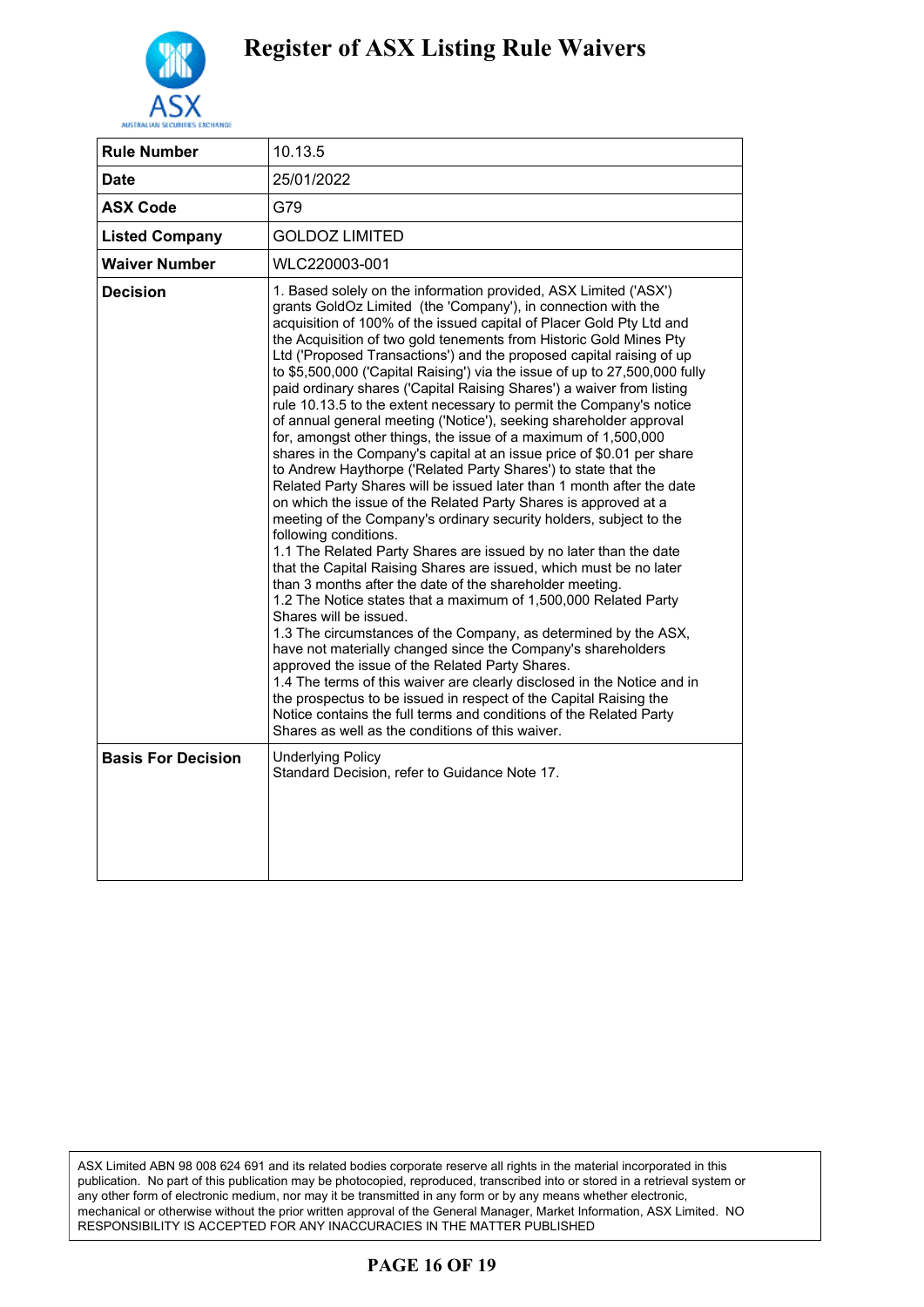

| <b>Rule Number</b>        | 10.13.5                                                                                                                                                                                                                                                                                                                                                                                                                                                                                                                                                                                                                                                                                                                                                                                                                                                                                                                                                                                                                                                                                                                                                                                                                                                                                                                                                                                                                                                                                                                                                                                                                                                                                                                                                                                                                                                                                           |
|---------------------------|---------------------------------------------------------------------------------------------------------------------------------------------------------------------------------------------------------------------------------------------------------------------------------------------------------------------------------------------------------------------------------------------------------------------------------------------------------------------------------------------------------------------------------------------------------------------------------------------------------------------------------------------------------------------------------------------------------------------------------------------------------------------------------------------------------------------------------------------------------------------------------------------------------------------------------------------------------------------------------------------------------------------------------------------------------------------------------------------------------------------------------------------------------------------------------------------------------------------------------------------------------------------------------------------------------------------------------------------------------------------------------------------------------------------------------------------------------------------------------------------------------------------------------------------------------------------------------------------------------------------------------------------------------------------------------------------------------------------------------------------------------------------------------------------------------------------------------------------------------------------------------------------------|
| <b>Date</b>               | 28/01/2022                                                                                                                                                                                                                                                                                                                                                                                                                                                                                                                                                                                                                                                                                                                                                                                                                                                                                                                                                                                                                                                                                                                                                                                                                                                                                                                                                                                                                                                                                                                                                                                                                                                                                                                                                                                                                                                                                        |
| <b>ASX Code</b>           | <b>PBX</b>                                                                                                                                                                                                                                                                                                                                                                                                                                                                                                                                                                                                                                                                                                                                                                                                                                                                                                                                                                                                                                                                                                                                                                                                                                                                                                                                                                                                                                                                                                                                                                                                                                                                                                                                                                                                                                                                                        |
| <b>Listed Company</b>     | <b>PACIFIC BAUXITE LIMITED</b>                                                                                                                                                                                                                                                                                                                                                                                                                                                                                                                                                                                                                                                                                                                                                                                                                                                                                                                                                                                                                                                                                                                                                                                                                                                                                                                                                                                                                                                                                                                                                                                                                                                                                                                                                                                                                                                                    |
| <b>Waiver Number</b>      | WLC220008-001                                                                                                                                                                                                                                                                                                                                                                                                                                                                                                                                                                                                                                                                                                                                                                                                                                                                                                                                                                                                                                                                                                                                                                                                                                                                                                                                                                                                                                                                                                                                                                                                                                                                                                                                                                                                                                                                                     |
| <b>Decision</b>           | 1. Based solely on the information provided, ASX Limited ('ASX')<br>grants Pacific Bauxite Limited (the 'Company') in connection with the<br>acquisition of 100% of the issued capital of Western Yilgarn PGM Pty<br>Ltd and AAM Resources Pty Ltd ('Proposed Transaction') and a<br>proposed capital raising via a public offer at A\$0.20 per fully paid<br>ordinary share ('Share') raising of \$4,500,000 ('Capital Raising'), a<br>waiver from listing rule 10.13.5 to the extent necessary to permit the<br>Company's notice of meeting ('Notice') ('Meeting') seeking<br>shareholder approval for, amongst other things, the issue of:<br>1.1 300,000 shares to current non-executive director and chairman<br>Peter Lewis; and<br>1.2 2,492,469 options exercisable at \$0.20 with an expiry date of<br>three (3) years from the date of issue to current non-executive<br>directors John Traicos and Peter Michael and non-executive director<br>and chairman Peter Lewis.<br>(together, the 'Related Party Securities') not to state that the Related<br>Party Securities will be issued no later than one (1) month after the<br>date of the Meeting, on the following conditions:<br>1.3 the Related Party Securities are issued by no later than the date<br>that the Capital Raising Shares are issued which must be no later<br>than two (2) months after the date of the Meeting;<br>1.4 the Related Party Securities are issued pursuant to the relevant<br>terms and conditions set out in the Notice;<br>1.5 the circumstances of the Company, as determined by the ASX,<br>have not materially changed since the Company's shareholders<br>approved the issue of the Related Party Securities; and<br>1.6 the terms of the waiver are disclosed to the Company's<br>shareholders as soon as possible and in the prospectus to be issued<br>in respect of the Capital Raising. |
| <b>Basis For Decision</b> | <b>Underlying Policy</b><br>Standard Decision, refer to Guidance Note 17.                                                                                                                                                                                                                                                                                                                                                                                                                                                                                                                                                                                                                                                                                                                                                                                                                                                                                                                                                                                                                                                                                                                                                                                                                                                                                                                                                                                                                                                                                                                                                                                                                                                                                                                                                                                                                         |

ASX Limited ABN 98 008 624 691 and its related bodies corporate reserve all rights in the material incorporated in this publication. No part of this publication may be photocopied, reproduced, transcribed into or stored in a retrieval system or any other form of electronic medium, nor may it be transmitted in any form or by any means whether electronic, mechanical or otherwise without the prior written approval of the General Manager, Market Information, ASX Limited. NO RESPONSIBILITY IS ACCEPTED FOR ANY INACCURACIES IN THE MATTER PUBLISHED

#### **PAGE 17 OF 19**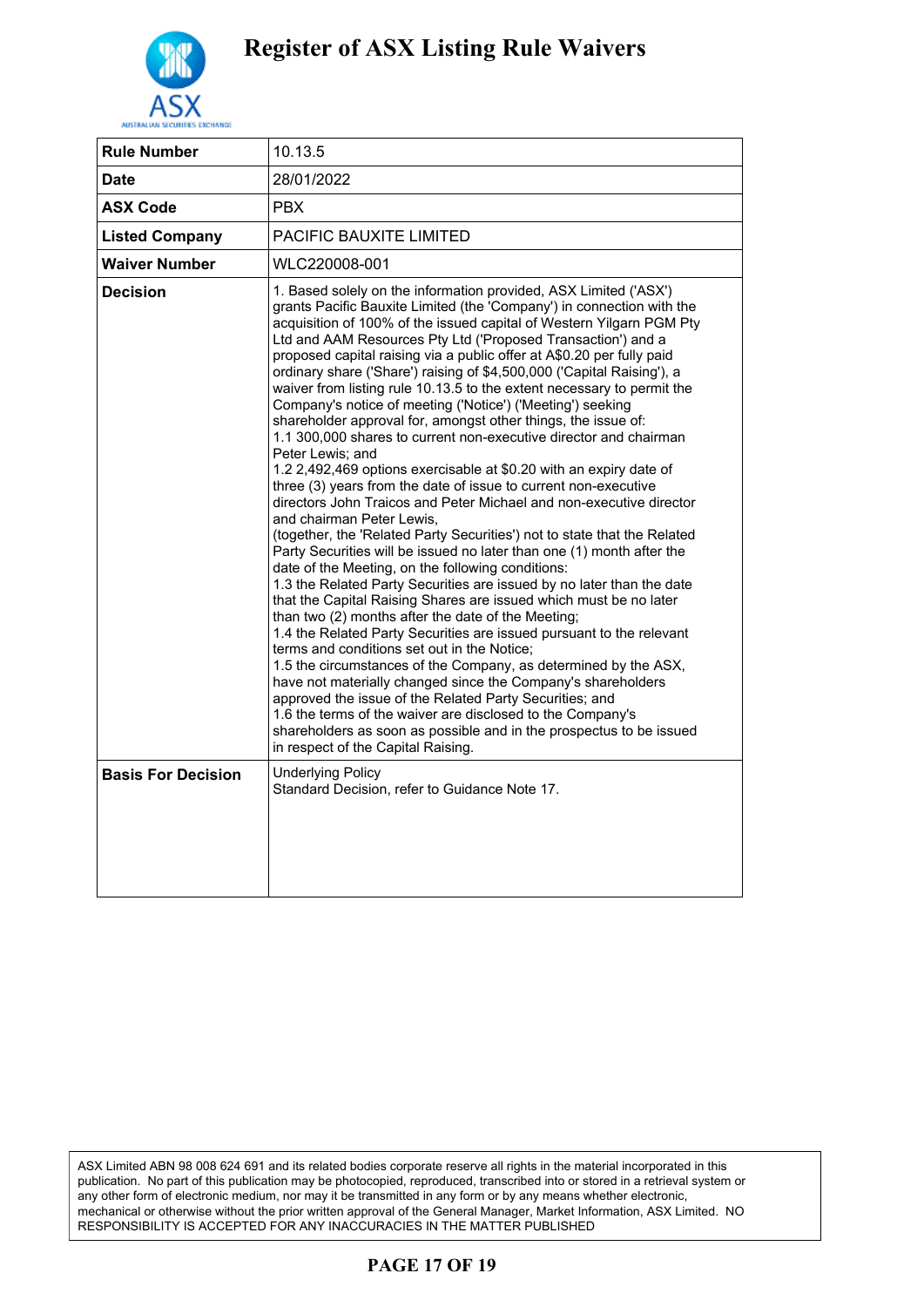

| <b>Rule Number</b>        | 10.14                                                                                                                                                                                                                                                                                                                                                                                                                                                                                                                                                                                                                                                                                                                                                                                                                                                                                                                                                                                                                                                                                                                                                                                                                                                                                                                                                                                                                                                                                                                                                                                                                                                                                                                                                                                                                                                                                                                                                                                                |
|---------------------------|------------------------------------------------------------------------------------------------------------------------------------------------------------------------------------------------------------------------------------------------------------------------------------------------------------------------------------------------------------------------------------------------------------------------------------------------------------------------------------------------------------------------------------------------------------------------------------------------------------------------------------------------------------------------------------------------------------------------------------------------------------------------------------------------------------------------------------------------------------------------------------------------------------------------------------------------------------------------------------------------------------------------------------------------------------------------------------------------------------------------------------------------------------------------------------------------------------------------------------------------------------------------------------------------------------------------------------------------------------------------------------------------------------------------------------------------------------------------------------------------------------------------------------------------------------------------------------------------------------------------------------------------------------------------------------------------------------------------------------------------------------------------------------------------------------------------------------------------------------------------------------------------------------------------------------------------------------------------------------------------------|
| <b>Date</b>               | 17/01/2022                                                                                                                                                                                                                                                                                                                                                                                                                                                                                                                                                                                                                                                                                                                                                                                                                                                                                                                                                                                                                                                                                                                                                                                                                                                                                                                                                                                                                                                                                                                                                                                                                                                                                                                                                                                                                                                                                                                                                                                           |
| <b>ASX Code</b>           | B4P                                                                                                                                                                                                                                                                                                                                                                                                                                                                                                                                                                                                                                                                                                                                                                                                                                                                                                                                                                                                                                                                                                                                                                                                                                                                                                                                                                                                                                                                                                                                                                                                                                                                                                                                                                                                                                                                                                                                                                                                  |
| <b>Listed Company</b>     | <b>BEFOREPAY GROUP LIMITED</b>                                                                                                                                                                                                                                                                                                                                                                                                                                                                                                                                                                                                                                                                                                                                                                                                                                                                                                                                                                                                                                                                                                                                                                                                                                                                                                                                                                                                                                                                                                                                                                                                                                                                                                                                                                                                                                                                                                                                                                       |
| <b>Waiver Number</b>      | WLC210361-001                                                                                                                                                                                                                                                                                                                                                                                                                                                                                                                                                                                                                                                                                                                                                                                                                                                                                                                                                                                                                                                                                                                                                                                                                                                                                                                                                                                                                                                                                                                                                                                                                                                                                                                                                                                                                                                                                                                                                                                        |
| <b>Decision</b>           | 1. Based solely on the information provided, ASX Limited ('ASX')<br>grants by Beforepay Group Limited (the 'Company'), a waiver from<br>Listing Rule 10.14 to the extent necessary to permit the Company to<br>issue options equivalent to a value of up to \$25,000 per annum in<br>each period up to an aggregate of \$75,000 in value over the three<br>year period from the admission date to each director of the Company<br>under the Company's new employee incentive plan ('Plan'), without<br>shareholder approval on the following conditions;<br>1.1. The initial public offering prospectus to be issued in connection<br>with the proposed listing of the Company contains the information<br>required by Listing Rule 10.15 in respect of the proposed issue of<br>options.<br>1.2. In each case, the date by which the Company will issue the<br>options under the Plan must be no later than 3 years from the date of<br>the Company's admission to the official list of ASX.<br>1.3. Details of any options issued to the directors (and their<br>associates) under the Plan must be published in the Company's<br>annual report relating to the period in which they were issued.                                                                                                                                                                                                                                                                                                                                                                                                                                                                                                                                                                                                                                                                                                                                                                                                  |
| <b>Basis For Decision</b> | <b>Underlying Policy</b><br>Listed entities are required to obtain the prior approval of security<br>holders for an issue of equity securities to related parties, even if<br>pursuant to their participation in an employee incentive scheme. This<br>rule is directed at preventing related parties from obtaining securities<br>on advantageous terms and increasing their holding proportionate to<br>the holdings of other security holders' interests by supplementing the<br>related party provisions of the Corporations Act (and any related party<br>provisions applying to foreign entities under relevant legislation).<br><b>Present Application</b><br>The Company has applied for admission to the official list of ASX. It<br>intends to issue securities to directors (and their associates) under the<br>terms of an employee incentive plan. Under Listing Rule 10.14,<br>security holders may approve an issue of securities to a director<br>pursuant to an employee incentive scheme for a period of up to 3<br>years. A waiver from Listing Rule 10.14 is granted on the basis that<br>where a future issue of equity securities to a director under a scheme<br>is disclosed in an initial listing document, persons who subscribe<br>under the IPO with notice of the future issue of securities to the<br>related party, may be taken effectively to have consented to the issue,<br>and it is unnecessary to submit the issue to a security holders'<br>meeting for approval. The disclosure of the details of the future issue<br>must be adequate and consistent with the information that would be<br>required under Listing Rules 10.15 in a notice of meeting. The initial<br>public offering prospectus contains adequate disclosure about the<br>proposed issues of options to directors and the options must be<br>issued within three years of the Company's admission to the official<br>list, which is consistent with the requirements of Listing Rule 10.15. |

### **PAGE 18 OF 19**